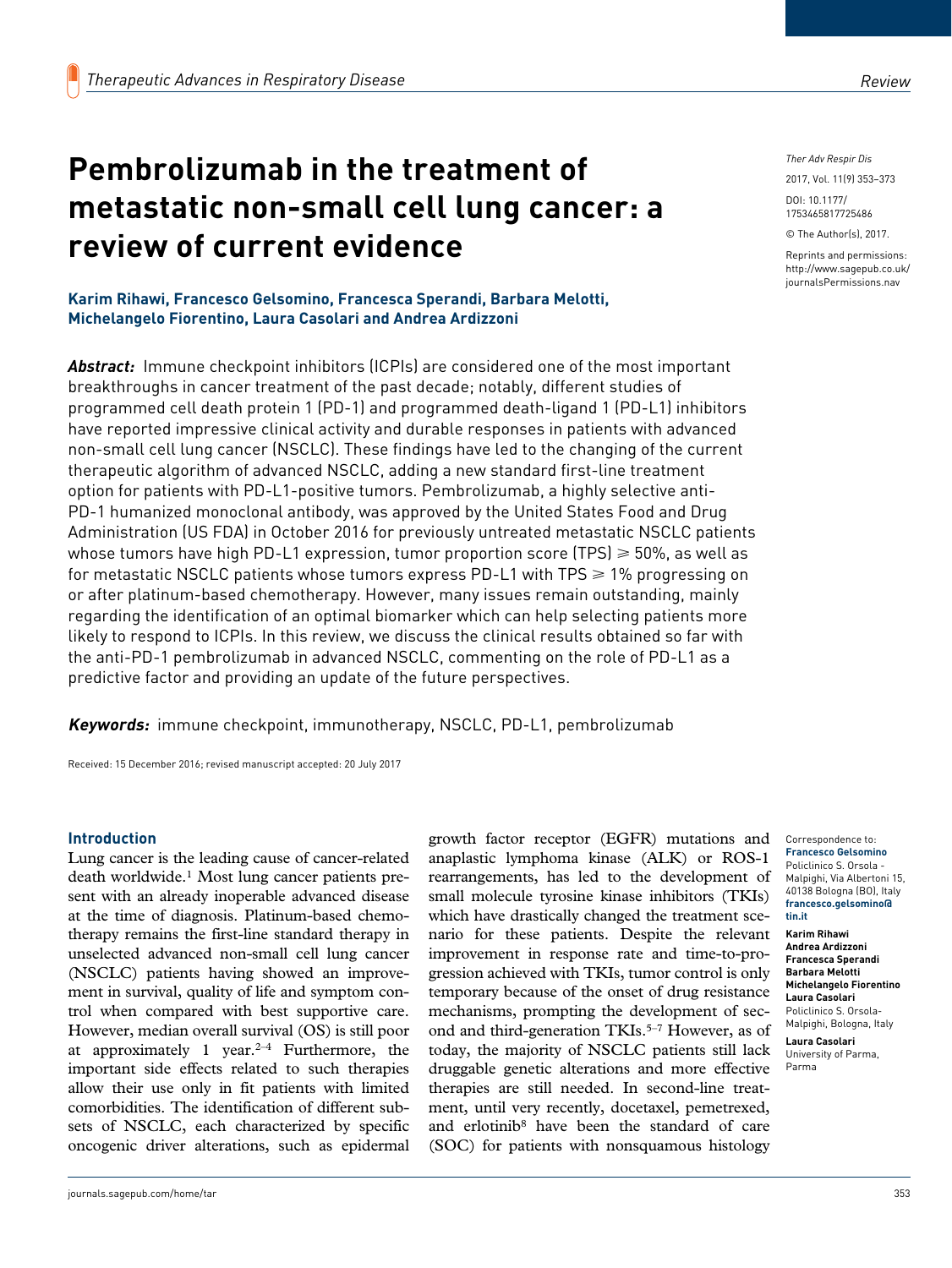and wildtype molecular status, while in squamous NSCLC only docetaxel and erlotinib were the only treatment options. Recently, the combination of docetaxel with new antiangiogenic agents, such as nintedanib or ramucirumab, showed higher efficacy compared with single agent docetaxel, though associated with a greater toxicity. $9-11$  In addition, based on recent clinical trial results, immunotherapy and, particularly, newly developed immune checkpoint inhibitors (ICPIs) are challenging current treatment paradigms. Over the last few decades, the improved understanding of cancer biology showed that there is a strict interaction between system and tumor progression.

As a matter of fact, it has been extensively demonstrated that lung cancer can evade immune surveillance using different immunosuppressive mechanisms, including 'immune check points' which are receptors expressed on T cells regulating the immune response. The first immune checkpoints described were cytotoxic T lymphocyte-associated protein 4 (CTLA-4) and the programmed cell death protein  $1$  (PD-1).<sup>12,13</sup> T cells express CTLA-4 on their surface which regulates the amplitude of T cell activation, down-modulates T helper cell activity and enhances regulatory  $T$  cell (Treg) immunosuppressive activity.<sup>14</sup>

PD-1 receptor is one of the most important inhibitory receptors which is expressed by T activated cells, B cells, monocytes, and natural killer cells and binds to two specific ligands, programmed death-ligand (PD-L)1 (or B7-H1 or CD274) and PD-L2 (or B7 DC or CD273). Such ligands are usually found in tumor cells and antigen-presenting cells and the interaction with their receptor leads to the inhibition of cytotoxic T lymphocyte proliferation as well as to the apoptosis of infiltrative T cells and the increase of regulatory T cells in the tumor microenvironment.<sup>12,15</sup>

Under normal physiological conditions, PD-1 regulates the activity of effector T cells in response to infection, thus limiting the potential tissue damage and protecting the human body against the activation of immune system. Cancer cells are able to escape immune response through different mechanisms including overexpression of PD-L1 and PD-L2 which bind to PD-1 receptors on T cells leading to their suppression.

PD-L1 has been found to be overexpressed in different types of tumors including melanoma,

glioblastoma, NSCLC, renal cell, hepatocellular, gastric and cutaneous cancer. Moreover, its expression can not only be induced by a variety of proinflammatory molecules including gamma interferon (INF-γ), tumor necrosis factor (TNF)- $\alpha$  and vascular endothelial growth factor (VEGF).16 The tumor microenvironment promotes the secretion of these proinflammatory molecules leading to an upregulation of PD-L1 expression in tumor cells, thus facilitating immune suppression. It is also important to consider that some other inhibitory cells infiltrate tumors, like regulatory T CD4+ cells FOXP3+ (Tregs), cancer-associated fibroblasts, myeloidderived suppressor cells and tumor-associated macrophages.12,17 These cells generate an immunosuppressive microenvironment by several mechanisms, such as transforming growth factor (TGF)-β and interleukin-10 secretion, secretion of platelet-derived growth factor and VEGF. Tumor cells, on the other hand, produce downregulation of the major histocompatibility complex (MHC)-I and antigen expression and increase PD-L1 expression in tissue. As a result, solid tumors attain an immunological response insufficient to eliminate cancer cells, which is the reason why enhancing the function and quantity of cytotoxic T cells may be of clinical benefit.12,18,19

To overcome these immune suppression mechanisms and increase antitumor immunity through T cell re-engagement, clinical research in recent years has focused on targeting these immune checkpoints using monoclonal antibodies like ipilimumab and tremelimumab (anti-CTLA-4), pembrolizumab and nivolumab (anti-PD-1) and atezolizumab, avelumab and durvalumab (anti-PD-L1).

Anti-PD-1 and anti-PD-L1 antibodies block the binding between PD-1 and PD-L1/PD-L2, thereby restoring T cell activity in peripheral tissues.<sup>20</sup> In clinical trials, PD-1 and PD-L1 inhibitors produce durable responses in approximately 20% of unselected patients with advanced NSCLC.21–24 Various fully human or humanized immunoglobulin (Ig)G anti-PD-L1 antibodies, that specifically inhibit the binding of PD-1 to its ligand PD-L1, are currently being investigated in NSCLC patients.

Nivolumab, a fully humanized IgG4 anti-PD-1 monoclonal antibody, has been the first ICPI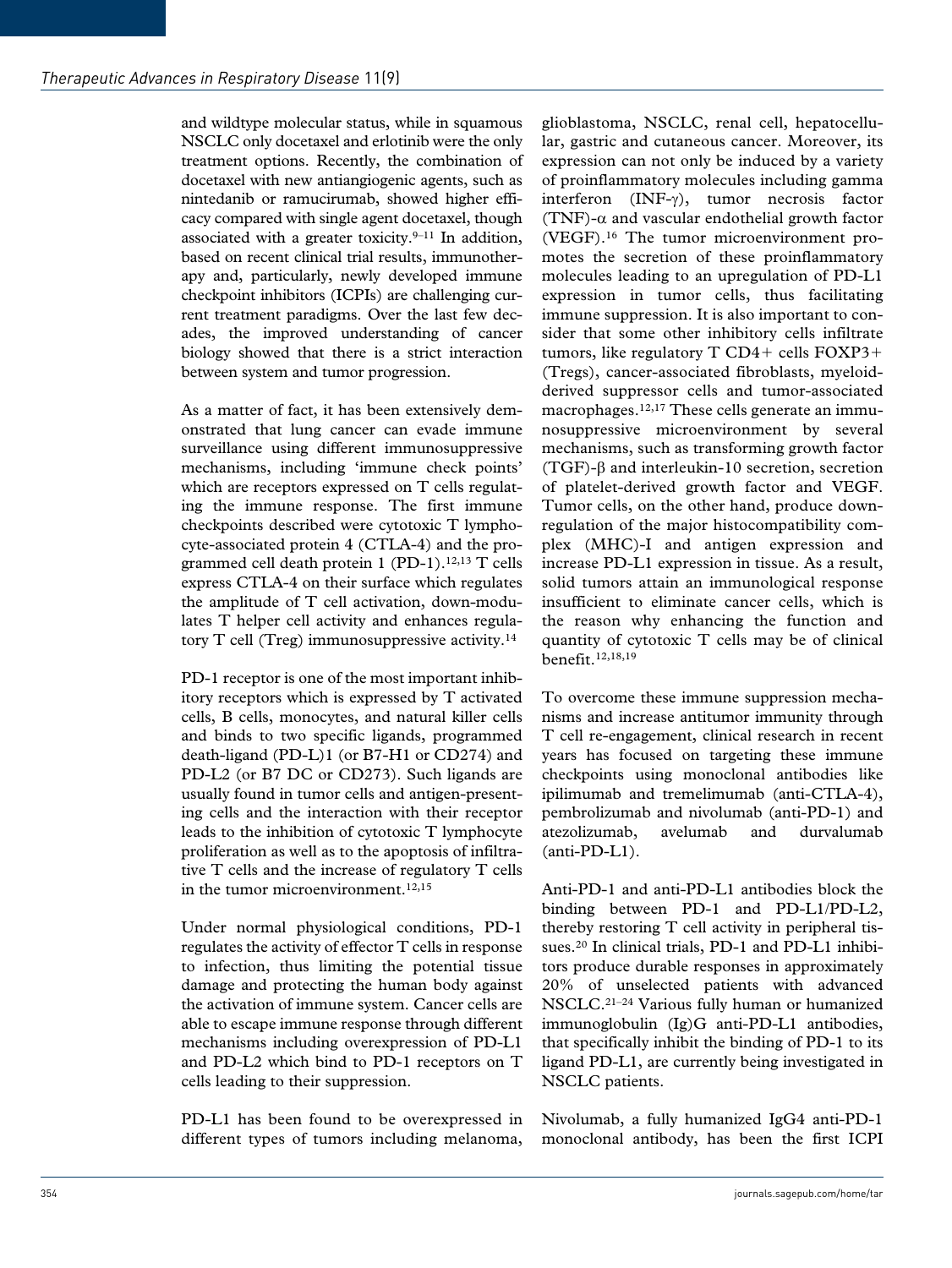to receive United States Food and Drug Administration (US FDA) and European Medicines Agency (EMA) approval for pretreated advanced NSCLC patients, based on the results of the phase III 'twin trials' CheckMate 017 and CheckMate 057, which enrolled advanced squamous and nonsquamous NSCLC patients, respectively, who had disease progression after one prior platinum-containing regimen, regardless of PD-L1 status.<sup>25,26</sup>

Based on the results of two randomized clinical trials (phase II trial POPLAR and phase III trial OAK), atezolizumab, an anti-PD-L1 antibody that had previously received US FDA accelerated approval for the treatment of locally advanced or metastatic urothelial carcinoma that has progressed after platinum-containing chemotherapy, has also been recently approved by the US FDA for metastatic NSCLC patients progressing during or following platinum-containing chemotherapy, regardless of tumor PD-L1 status.27–29

Durvalumab and avelumab, both anti-PD-L1 antibodies, are currently being evaluated within clinical trials, based on the promising results achieved in early clinical studies.30–32

Pembrolizumab (MK-3475) is a highly selective anti-PD-1 humanized monoclonal IgG4 kappa isotype antibody which can disrupt the interaction between PD-1 and PD-L1 leading to the recognition of cancer cells by cytotoxic T cells. On October 2016, it was approved by the US FDA in the first-line setting for metastatic NSCLC patients whose tumors have high PD-L1 expression, tumor proportion score (TPS)  $\geq 50\%$  and with no EGFR or ALK genomic aberrations, and for metastatic NSCLC patients whose tumors express PD-L1 with TPS  $\geq 1\%$  progressing on or after platinum-based chemotherapy.

The aim of this review is to present and discuss the clinical results obtained so far with the anti-PD-1 pembrolizumab in advanced NSCLC.

## **Clinical data from phase I/II trials**

#### *KEYNOTE-001*

KEYNOTE-001 was a large, international, phase I study designed to evaluate safety, pharmacokinetics, pharmacodynamics and antitumor activity of pembrolizumab in advanced melanoma and NSCLC patients. For NSCLC cohorts (parts C and F), 1143 patients were screened with 495 receiving at least one dose of pembrolizumab intravenously at different doses (2 mg per kilogram every 3 weeks, 10 mg per kilogram every 2 or 3 weeks) until intolerable toxicity, progression or investigator's decision.<sup>33</sup> Tumor characteristics included a prevalence of nonsquamous histology (81%) and the presence of EGFR and KRAS mutations in 15.5% and 26.1% of tumors, respectively; the presence of ALK gene rearrangement was detected in 2% of cases. In the overall population, objective response rate (ORR) was 19.4% with disease stabilization rate reaching 21.8%. According to previous therapies, ORR was 18% and 24.8% in previously treated and treatmentnaïve patients, respectively and it did not differ significantly among patients treated with different dose/schedules and histologic subtypes, whereas response was more likely in smokers (22.5% *versus* 10.3% in never smokers). Median progression-free survival (PFS) was 3.7 [95% confidence interval (CI) 2.9–4.1] months, 3.0 (2.2–4.0) months and 6.0 (4.1–8.6) months in the overall population, pretreated and untreated patients, respectively. Median OS was 12.0 (9.3–14.7) months, 9.3 (8.4–12.4) months and 16.2 (16.2– not reached) months for the overall, pretreated and untreated patients, respectively. Furthermore, at the time of data cutoff analysis, 84.4% of responding patients had not progressed, with a median duration of response of 12.5 (1.0–23.3) months in the total population, 10.4 (1.0–10.4) months in the previously treated patients and 23.3 (1.0–23.3) months in untreated patients. Among 1143 screened patients, 824 were evaluable for PD-L1 expression and its positivity (TPS  $\geq 1\%$ ) was detected in 60.8% of them with a strong positivity (TPS  $\geq 50\%$ ) observed in 23.2% of all patients (22.7% in pretreated patients and 24.9% in treatment-naïve patients). Interestingly, a significant correlation between TPS and treatment outcome was observed, specifically in terms of ORR, PFS and OS, in patients whose tumors showed a TPS  $\geq$  50% when compared with those expressing a TPS of  $1-49\%$  or  $\leq 1\%$  (Table 1).

The most common treatment-related adverse events (AEs) were fatigue (19.4%), pruritus (10.7%), decreased appetite (10.5%), rash (9.7%), arthralgia (9.1%), diarrhea (8.1%), nausea (7.5%), hypothyroidism (6.9%). A total of 47 (9.5%) patients developed treatment-related AEs of grade 3–5, including pneumonitis (9 cases,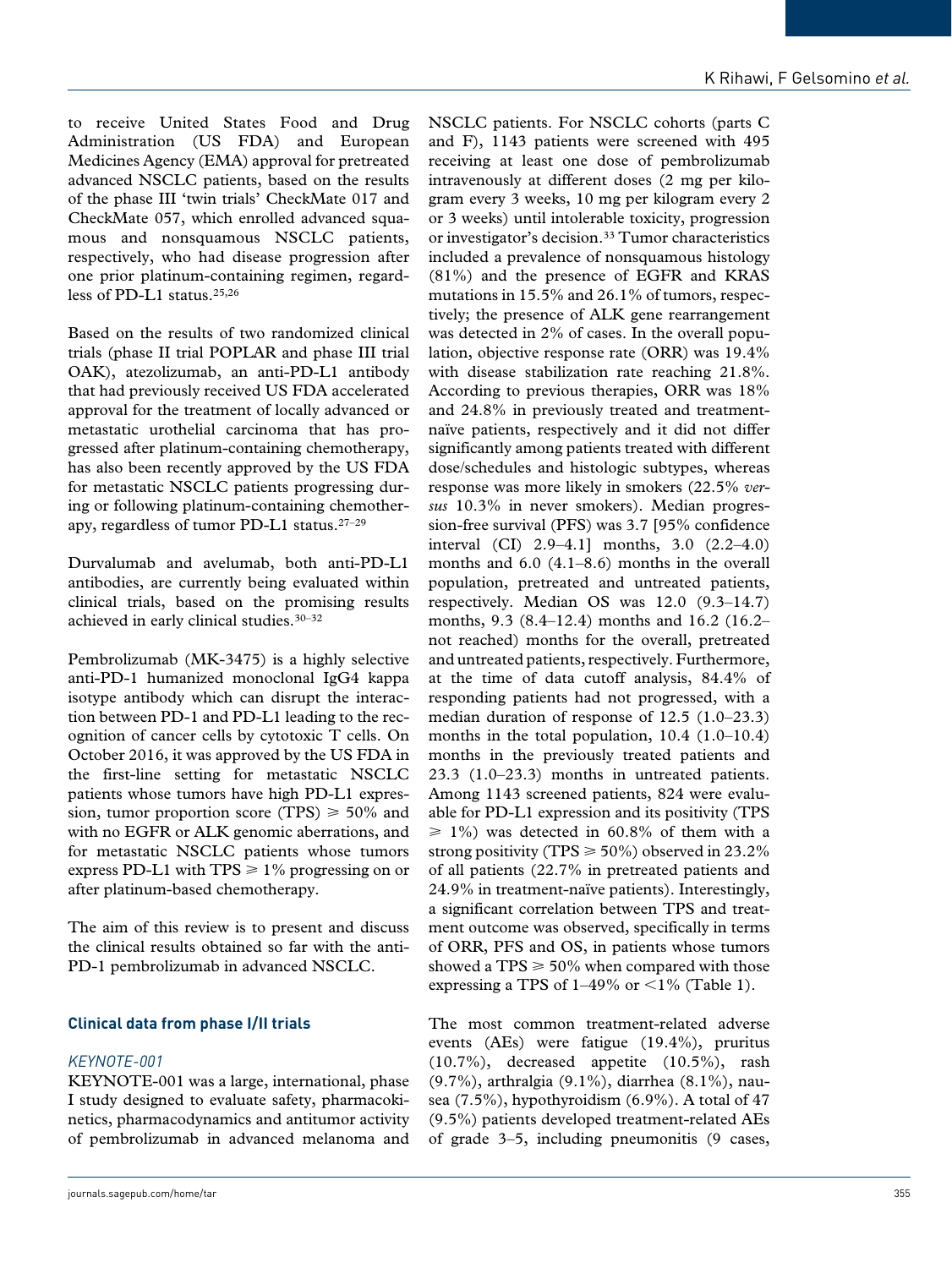|                              | Treatment-naïve<br>$(n = 101)$ | <b>Previously treated</b><br>$(n = 449)$ |
|------------------------------|--------------------------------|------------------------------------------|
| Median OS (95% CI), months   |                                |                                          |
| PD-L1 TPS $\geq 1\%$         | 22.1 (16.7-27.2)               | $11.3 [8.3 - 14.0]$                      |
| $TPS \geqslant 50\%$         | NR (22.1-NR)                   | 15.4 (10.6-18.5)                         |
| TPS 1-49%                    | 19.5 (10.7-22.2)               | $8.2$ (6.0-12.7)                         |
| $TPS < 1\%$                  | 14.7 (3.4-NR)                  | $8.6$ (5.5-12.0)                         |
| <b>Squamous</b>              | 15.6 (6.0-21.0)                | 14.7 (10.4-18.4)                         |
| $TPS \ge 50\%$               | $\frac{1}{2}$                  | $14.0$ $(8.0-NR)$                        |
| $TPS \geq 1\%$               | $\frac{1}{2}$                  | 14.0 (8.3-17.9)                          |
| $TPS < 1\%$                  | $\frac{1}{2}$                  | $14.7$ $(1.2 - 18.4)$                    |
| <b>Nonsquamous</b>           | 26.3 (22.0-NR)                 | $9.4$ (7.3-12.6)                         |
| $TPS \ge 50\%$               | $\frac{1}{2}$                  | 15.4 (9.9-18.8)                          |
| $TPS \geq 1\%$               | $\frac{1}{2}$                  | $10.5$ $(7.1 - 13.7)$                    |
| $TPS < 1\%$                  | $\frac{1}{2}$                  | $8.6$ (5.5-10.6)                         |
| <b>Current/former smoker</b> | 22.0 (16.7-27.2)               | $12.2$ $(9.2 - 14.3)$                    |
| $TPS \ge 50\%$               | $\frac{1}{2}$                  | 15.7 (11.1-NR)                           |
| $TPS \geq 1\%$               | $\frac{1}{2}$                  | 13.2 (9.4-15.6)                          |
| $TPS < 1\%$                  | $\frac{1}{2}$                  | $8.6$ $(4.9 - 13.3)$                     |
| Never smoker                 | NR (16.2-NR)                   | $7.6$ $(5.9 - 12.1)$                     |
| $TPS \geqslant 50\%$         | $\frac{1}{2}$                  | $8.2$ (4.9-17.3)                         |
| $TPS \geq 1\%$               | $\frac{1}{2}$                  | $7.3$ $(5.1 - 13.7)$                     |
| $TPS < 1\%$                  | $\frac{1}{2}$                  | $9.1 [4.2 - 21.3]$                       |
| <b>EGFR</b> wildtype         | $\frac{1}{2}$                  | $12.1$ $(9.1 - 14.3)$                    |
| $TPS \geqslant 50\%$         |                                | 15.7 (11.1-NR)                           |
| $TPS \geq 1\%$               |                                | 13.2 (9.2-15.4)                          |
| $TPS < 1\%$                  |                                | $9.1$ (5.8-13.6)                         |
| <b>EGFR</b> mutant           | $\frac{1}{2}$                  | $6.0$ $(4.6 - 9.9)$                      |
| $TPS \geqslant 50\%$         |                                | $6.5$ $(2.0-13.7)$                       |
| $TPS \geq 1\%$               |                                | $6.5$ $(4.4 - 12.6)$                     |
| $TPS < 1\%$                  |                                | 5.7 (2.2–NR)                             |
| <b>ORR (%)</b>               |                                |                                          |
| $TPS \geqslant 50\%$         | 58.3                           | 38.3                                     |
| TPS 1-49%                    | 17.4                           | 12.9                                     |
| $TPS < 1\%$                  | 10                             | 9.9                                      |
| Median PFS (95% CI), months  |                                |                                          |
| $TPS \geqslant 50\%$         | 12.5 (6.2-NR)                  | $4.3$ $(2.3 - 8.3)$                      |
| TPS 1-49%                    | $4.2$ $(3.1 - 6.4)$            | $2.4$ $(2.1 - 3.4)$                      |
| $TPS < 1\%$                  | $3.5$ $(2.1 - 19.0)$           | $2.1$ $(2.0-3.0)$                        |

**Table 1.** Updated analysis of clinical outcomes for patients with advanced NSCLC enrolled in the KEYNOTE-001 study.

CI, confidence interval; EGFR, epidermal growth factor receptor; NR, not reached; NSCLC, non-small cell lung cancer; ORR, objective response rate; OS, overall survival; PD-L1, programmed death-ligand 1; PFS, progression-free survival; TPS, tumor proportion score.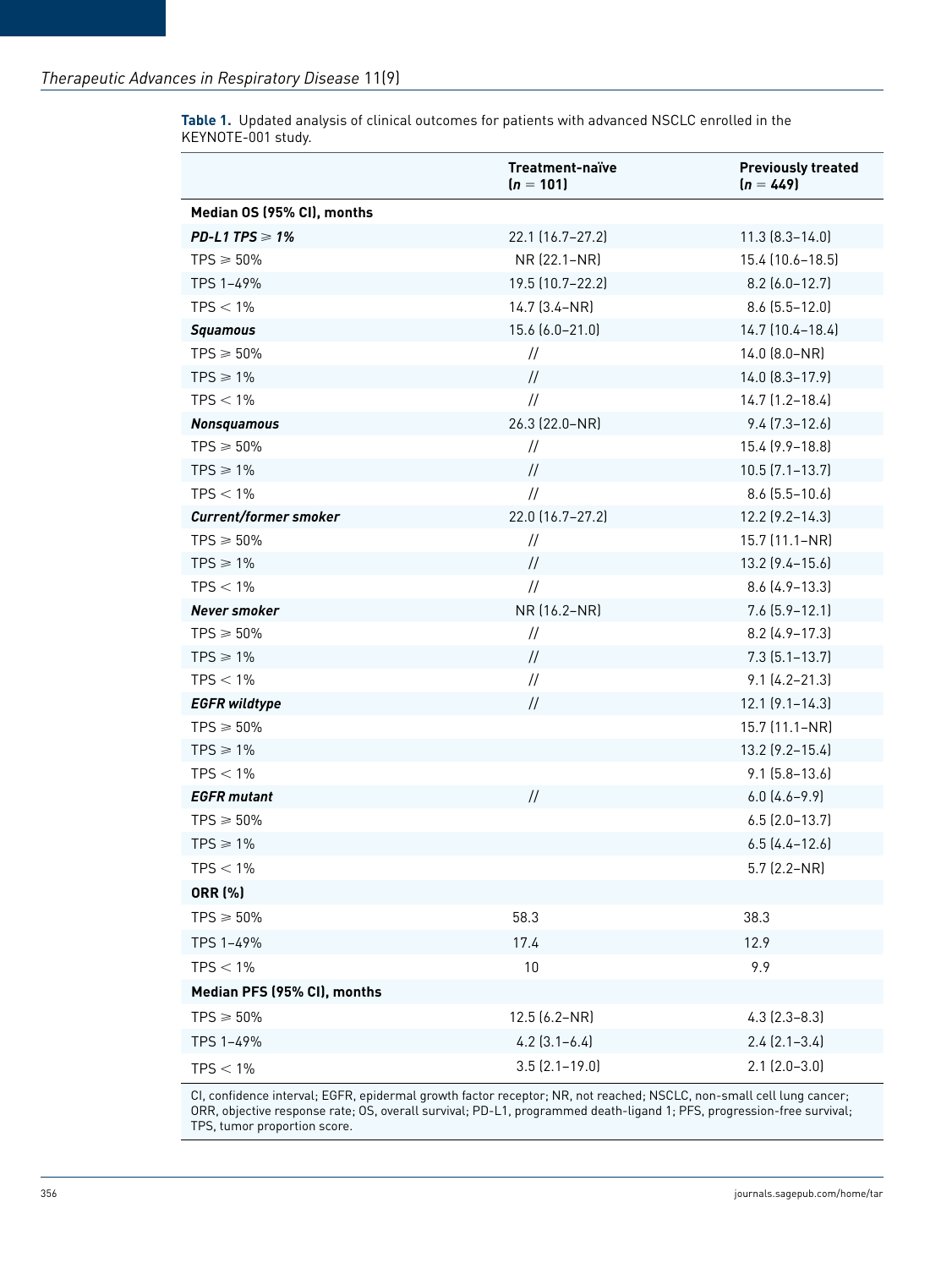1.8%) with 1 fatal event. Based on these results, on October 2015 the US FDA granted accelerated approval for pembrolizumab for the treatment of patients with advanced NSCLC expressing PD-L1 and progressed after a previous platinum-based chemotherapy or targeted therapy, if appropriate. The approved dose schedule is 2 mg per kilogram of body weight every 3 weeks. The decision to approve this dose was based on several considerations. First, there are no significant differences in terms of outcome between the different doses and schedules investigated in KEYNOTE-001 trial, confirmed also from KEYNOTE-010 trial later. Second, it is plausible that a lower dose has the same antitumor activity, due to mechanism of action of the drug. Third, the exposure-response relationships for efficacy and safety for pembrolizumab across doses of 2 mg/kg to 10 mg/kg do not differ, as recently reported.34

Long-term OS data of the KEYNOTE-001 study have been presented at the 2016 American Society of Clinical Oncology (ASCO) Annual Meeting (Table 1).35 At a median follow up of 23.1 months, it was confirmed an impressive benefit in OS from pembrolizumab among PD-L1-positive advanced NSCLC patients. Median OS in the overall population was 22.1 months for treatment-naïve patients and 10.6 months for pretreated patients, with a 2-year OS rate of 44.5% and 30.4%, respectively. Patients with PD-L1 strongly positive tumors (TPS  $\geq 50\%$ ) had the longest survival, with a median OS in treatmentnaïve patients not reached and of 15.4 months in the previously treated patients. In this subgroup, the 2-year survival rate was 60.6% for treatmentnaïve and 38% for pretreated patients. This analysis confirmed that the lack of PD-L1 expression was predictive of a poor benefit from pembrolizumab. Treatment outcomes in different subgroups are reported in Table 1.

## *KEYNOTE-010*

KEYNOTE-010 was a randomized, open-label, phase II/III trial which enrolled 1034 patients with pretreated advanced NSCLC with PD-L1 expression  $\geq 1\%$  of tumor cells. Patients were assigned to receive pembrolizumab 2 mg/kg (*n* = 345, arm A) or 10 mg/kg (*n* = 346, arm B) every 3 weeks or docetaxel 75 mg/sqm  $(n = 343, \text{ arm})$ C) every 3 weeks (Table 2).<sup>36</sup> Primary endpoints were OS and PFS both in the overall population and in patients whose tumors expressed a PD-L1  $TPS \geq 50\%$ . Tumor characteristics included a prevalence of nonsquamous histology (70%) and the presence of an EGFR mutation and ALK gene translocation in 8.3% and 0.7% of tumors, respectively. Out of 1034 enrolled patients, 442  $(42.7\%)$  had tumors with PD-L1 TPS  $\geq 50\%$ and of these, 139 were assigned to pembrolizumab 2 mg/kg, 151 to pembrolizumab 10 mg/kg and the remaining 152 to docetaxel.

In the overall population, median OS was 10.4 months for patients in arm A, 12.7 months in arm B and 8.5 months for patients enrolled in the docetaxel control arm. In patients with a PD-L1 TPS  $\geq 50\%$  of tumor cells treated with pembrolizumab, median OS was significantly longer when compared with those treated with docetaxel (Table 2). OS benefit was similar between the two arms with pembrolizumab, both in PD-L1  $TPS \geq 50\%$  [hazard ratio (HR) 1.12, 95% CI 0.77–1.62] and in the overall population (HR 1.17, 95% CI 0.94–1.45). Conversely, OS for pembrolizumab, regardless of the dose, was significantly higher than that obtained in docetaxel arm (Table 2). In the subgroup OS analysis, pembrolizumab provided a statistically significant benefit over docetaxel across all patient subgroups, with the exception of EGFR mutation and squamous subgroups.

In the overall population, there was no statistically significant difference in terms of median PFS among the three arms, whereas in patients with a PD-L1 TPS  $\geq 50\%$  of tumor cells, median PFS was significantly longer for arm A (HR 0.59,  $p = 0.0001$  and arm B (HR 0.59,  $p < 0.0001$ ). PFS benefit was similar between the two arms with pembrolizumab, both in PD-L1 TPS  $\geq 50\%$ (HR 1.01, 95% CI 0.75–1.36) and in the overall population (HR 1.09, 95% CI 0.92–1.30).

ORR was significantly higher for patients treated with pembrolizumab (arms A and B) compared with docetaxel (arm C), both in the overall population and in the PD-L1 TPS  $\geq 50\%$  subgroup. In this regard, in the overall population, ORR was higher in both pembrolizumab arms over the docetaxel arm ( $p = 0.005$  and 0.002 for arm A and B, respectively *versus* docetaxel). The highest objective responses were seen in PD-L1 TPS  $\geq 50\%$ subgroup treated with pembrolizumab (*p* < 0.0001 for each arm *versus* docetaxel). Treatment with pembrolizumab was overall well tolerated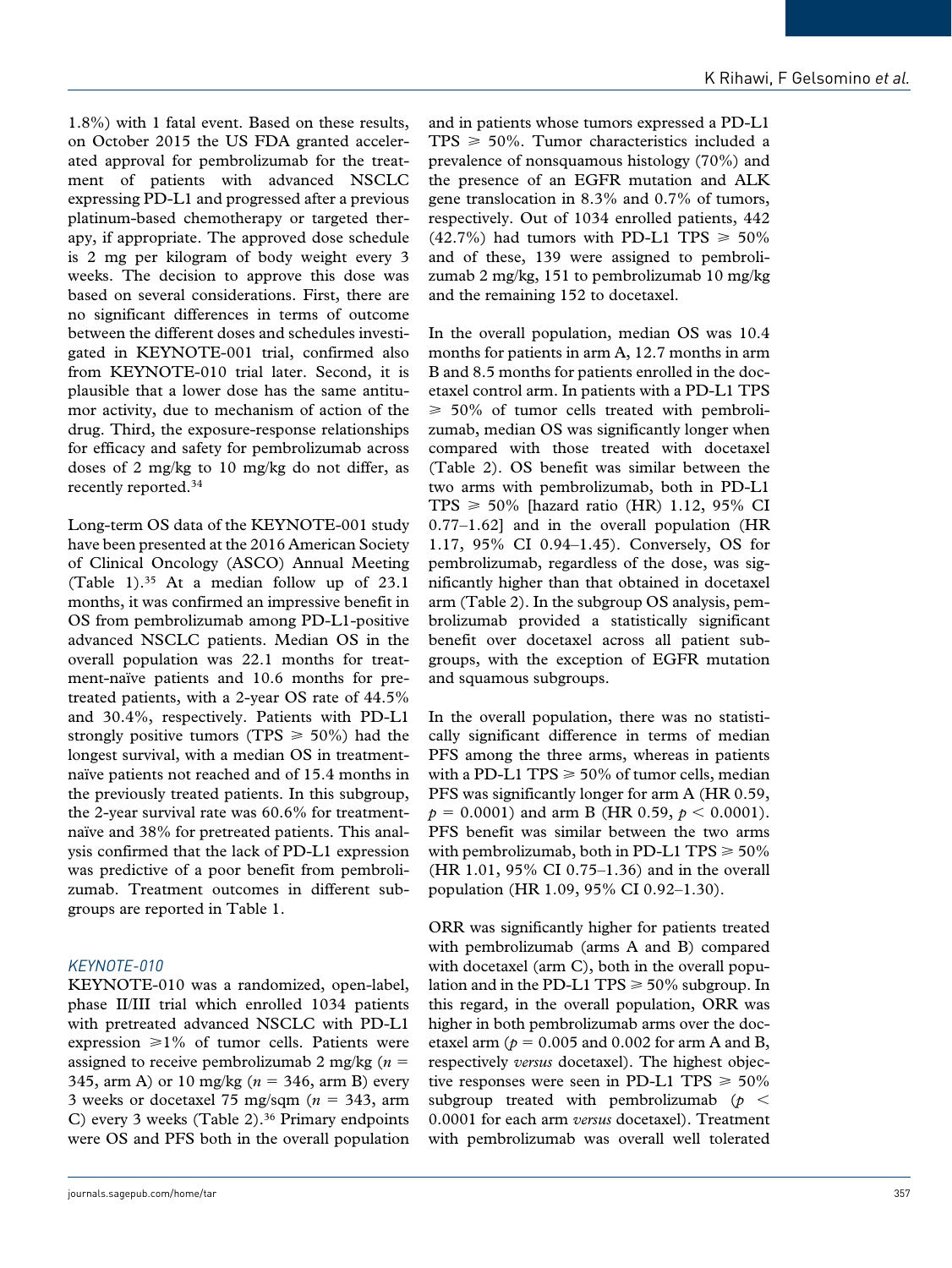| <b>Total population</b>         | Pembro 2 mg/kg<br>$n = 345$ | Pembro 10 mg/kg<br>$n = 346$ | <b>Docetaxel</b><br>$n = 343$ |
|---------------------------------|-----------------------------|------------------------------|-------------------------------|
| mOS (95% CI), months            | $10.4(9.4 - 11.9)$          | $12.7$ (10.0-17.3)           | $8.5$ (7.5-9.8)               |
| HR (95% CI)                     | $0.71$ $(0.58 - 0.88)$      | $0.61$ $(0.49 - 0.75)$       |                               |
| mPFS (95% CI), months           | $3.9$ $(3.1 - 4.1)$         | $4.0$ $(2.7-4.3)$            | $4.0$ $(3.1-4.2)$             |
| HR (95% CI)                     | $0.88$ $(0.74 - 1.05)$      | $0.79$ $(0.66 - 0.94)$       |                               |
| ORR, % (95% CI)                 | 18 (14.1-22.5)              | 18.5 (14.5-23.0)             | $9.3[6.5-12.9]$               |
| mDOR (range), months            | NR (4.2-10.5)               | NR (4.2-12.5)                | $6(2.7-6.1)$                  |
| Ongoing response (%)            | 80.6                        | 75                           | 59.4                          |
| $TPS \geqslant 50\%$ population | Pembro 2 mg/kg<br>$n = 139$ | Pembro 10 mg/kg<br>$n = 151$ | <b>Docetaxel</b><br>$n = 152$ |
| mOS (95% CI), months            | 14.9 (10.4-NR)              | 17.3 (11.8–NR)               | $8.2$ (6.4-10.7)              |
| <b>HR (95% CI)</b>              | $0.54(0.38 - 0.77)$         | $0.50$ $(0.36 - 0.70)$       |                               |
| mPFS (95% CI), months           | $5.0$ $(4.0 - 6.5)$         | $5.2$ (4.1-8.1)              | $4.1$ $(3.6 - 4.3)$           |
| <b>HR (95% CI)</b>              | $0.59$ $(0.44 - 0.78)$      | $0.59$ $(0.45 - 0.78)$       |                               |
| ORR, % (95% CI)                 | 30.2 (22.7-38.6)            | 29.1 (22.0-37.1)             | $7.9(4.1 - 13.4)$             |
| mDOR (range), months            | NR (4.2-10.4)               | NR (4.4-12.6)                | $8(2.6 - 8.3)$                |
| Ongoing response (%)            | 88.1                        | 79.5                         | 58.3                          |
| TPS 1-49% population            | Pembro 2 mg/kg<br>$n = 205$ | Pembro 10 mg/kg<br>$n = 195$ | <b>Docetaxel</b><br>$n = 191$ |
| mOS (95% CI), months            | $9.4(8.7-10.5)$             | $10.8$ $(8.9 - 13.3)$        | $8.6$ $(7.8-9.9)$             |
| <b>HR (95% CI)</b>              | $0.79$ $(0.61 - 1.04)$      | $0.71$ $(0.53 - 0.94)$       |                               |
| mPFS (95% CI), months           | $3.1$ $(2.1 - 3.8)$         | $2.3$ $(2.1-4.0)$            | $3.9$ $(2.5-4.3)$             |
| <b>HR (95% CI)</b>              | $1.07$ $(0.85 - 1.34)$      | $0.99$ $(0.78 - 1.25)$       |                               |
| ORR, % (95% CI)                 | $10(6.0 - 15.0)$            | $10(6.0 - 15.0)$             | $10(6.0 - 16.0)$              |
| mDOR (range), months            | $46(9 + to 87 +)$           | 45 $(13 +$ to $74 +$ ]       | $26(6 + to 31)$               |
| Ongoing response (%)            | 65                          | 65                           | 35                            |

**Table 2.** KEYNOTE-010 study: clinical outcomes of pembrolizumab *versus* docetaxel.

CI, confidence interval; HR, hazard ratio; mDOR, median duration of response; mOS, median overall survival; mPFS, median progression-free survival; NR, not reached; ORR, objective response rate; Pembro, pembrolizumab; TPS, tumor proportion score.

and toxicity was that expected, as well as manageable. Treatment-related AEs, occurring in at least 10% of patients, were registered in 65% of all patients treated with pembrolizumab, with an overlapping incidence using the two different doses, and 81.2% with docetaxel. AEs of grade 3–5 had a higher incidence in the docetaxel arm (35%) when compared with pembrolizumab 2 mg/kg (13%) and 10 mg/kg (16%). Immunerelated AEs were reported in 19.5% of all patients treated with pembrolizumab and the most relevant were hypothyroidism (Table 3). A post hoc analysis assessed the efficacy of pembrolizumab in patients with PD-L1 TPS of 1–49% enrolled in

KEYNOTE-010 and results were presented at the 2016 ASCO Annual Meeting.37 A total of 591 (57.2%) out of 1034 enrolled patients had tumors expressing a TPS of 1–49%: in this population, pembrolizumab provided a significant prolonged survival when compared with docetaxel. Median OS was 9.4 months (arm A), 10.8 (arm B) and 8.6 months with docetaxel (arm C), with no clear difference between the two pembrolizumab arms (HR 1.15, 95% CI 0.88–1.52). No difference was reported in terms of PFS and ORR across all treatment arms, whereas median duration of response (DOR) was longer for patients treated with pembrolizumab over docetaxel (Table 2). Furthermore,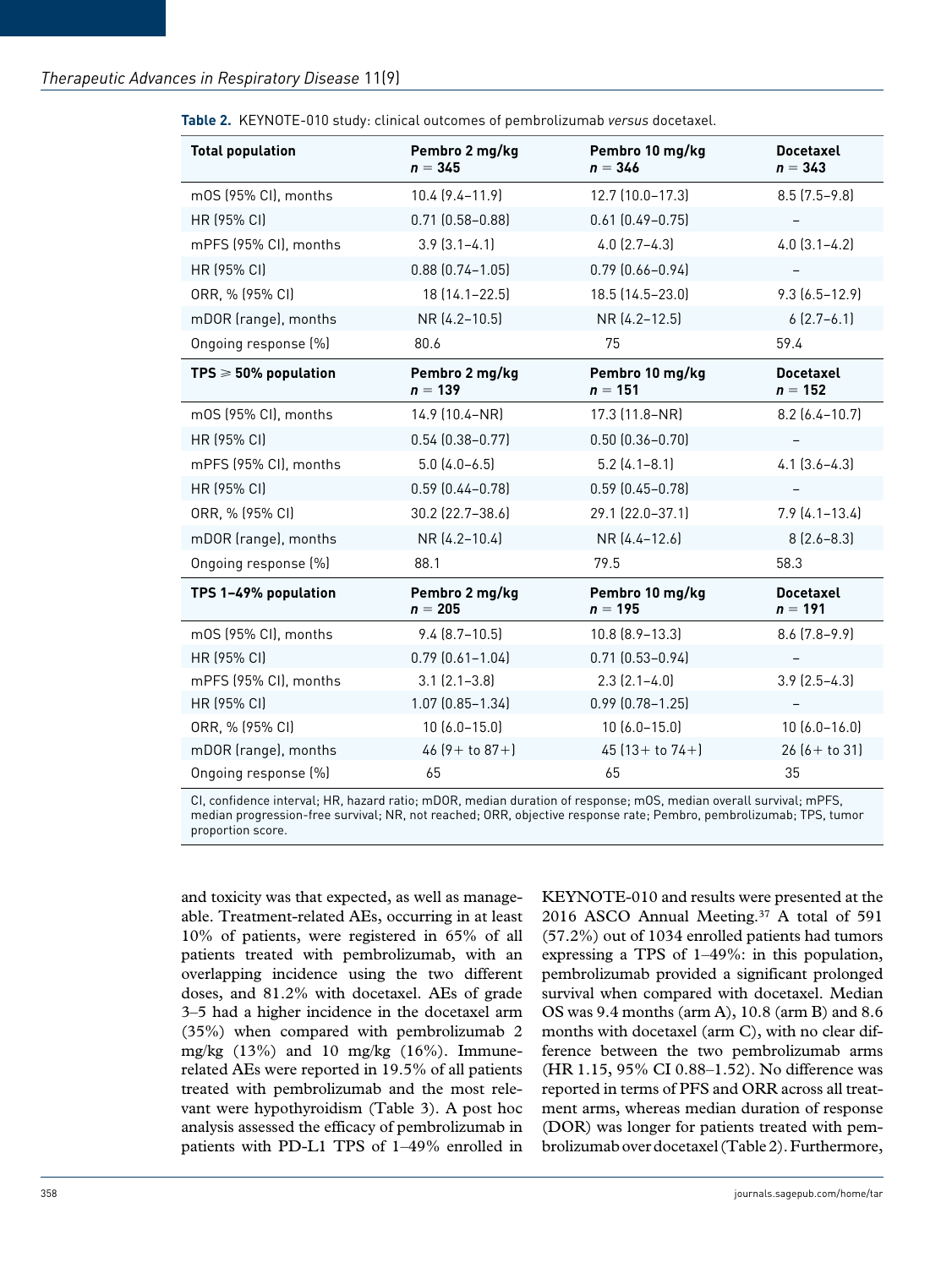| AEs                                                                            | KEYNOTE-001<br>$n = 495$ pts |                  | KEYNOTE-010<br>$n = 682$ pts |                  | KEYNOTE-024<br>$n = 154$ pts |                          |
|--------------------------------------------------------------------------------|------------------------------|------------------|------------------------------|------------------|------------------------------|--------------------------|
|                                                                                | Any grade<br>(%)             | Grade 3-5<br>(%) | Any grade<br>(%)             | Grade 3-5<br>(%) | Any grade<br>(%)             | Grade 3-5<br>(%)         |
| Fatigue                                                                        | 96 (19.4)                    | 4(0.8)           | 95 (13.9)                    | 10(1.4)          | 16 (10.4)                    | 2(1.3)                   |
| Pruritus                                                                       | 53 (10.7)                    | $\mathbf 0$      | 57 (8.3)                     | $\mathsf 0$      |                              |                          |
| Decreased appetite                                                             | 52 (10.5)                    | 5(1.0)           | 79 (11.5)                    | 4(0.5)           | 14(9.1)                      | $\mathbf 0$              |
| Rash                                                                           | 67 (13.5)                    | 1(0.2)           | 87 (12.7)                    | 3(0.4)           | 6(3.9)                       | 6(3.9)                   |
| Arthralgia                                                                     | 45 (9.1)                     | 2(0.4)           | 32(4.7)                      | 2(0.3)           |                              |                          |
| Diarrhea                                                                       | 40 (8.1)                     | 3(0.6)           | 46 (6.7)                     | 2(0.3)           | 22 (14.3)                    | 6(3.9)                   |
| Nausea                                                                         | 37 (7.5)                     | 4(0.8)           | 68 (9.9)                     | 3(0.4)           | 15(9.7)                      | $\pmb{0}$                |
| Hypothyroidism                                                                 | 34(6.9)                      | 1(0.2)           | 48 (7.0)                     | $\Omega$         | 14(9.1)                      | $\mathbf 0$              |
| AST/ALT increased                                                              | 26(5.2)                      | 5(1.0)           | 41(6.0)                      | 5(0.7)           |                              | $\overline{\phantom{0}}$ |
| Asthenia                                                                       | 24 (4.8)                     | 5(1.0)           | 39 (5.7)                     | 3(0.4)           | $\overline{\phantom{0}}$     | $\overline{\phantom{0}}$ |
| Anemia                                                                         | 21(4.2)                      | 0                | 24(3.5)                      | 4(0.5)           | 8(5.2)                       | 3(1.9)                   |
| Dyspnoea                                                                       | 21(4.2)                      | 19 (3.8)         | 21(3.0)                      | 4(0.5)           |                              |                          |
| Pyrexia                                                                        | 21(4.2)                      | 3(0.6)           | 24(3.5)                      | 1(0.1)           | 16 (10.4)                    | $\mathbf 0$              |
| Weight decreased                                                               | 19 (3.8)                     | 2(0.4)           | 15(2.1)                      | 1(0.1)           |                              | $\overline{\phantom{0}}$ |
| Dry skin                                                                       | 18(3.6)                      | $\mathbf{0}$     | 18(2.6)                      | $\mathbf{0}$     |                              |                          |
| Pneumonitis                                                                    | 18(3.6)                      | 9(1.8)           | 26(3.8)                      | 12(1.7)          | 9(5.8)                       | 4(2.6)                   |
| Vomiting                                                                       | 14 (2.8)                     | 3(0.6)           | 25(3.6)                      | 1(0.1)           | 4(2.6)                       | 1(0.6)                   |
| Myalgia                                                                        | 13(2.6)                      | $\mathbf{0}$     | 19(2.7)                      | $\mathbf 0$      | 3(1.9)                       | $\mathsf 0$              |
| Constipation                                                                   | 10(2.0)                      | 2(0.4)           | 23(3.3)                      | $\boldsymbol{0}$ | 6(3.9)                       | $\mathbf 0$              |
| AF adverse event: ALT alapine aminetransferase: AST aspartate aminetransferase |                              |                  |                              |                  |                              |                          |

Table 3. Drug-related AEs that occurred in ≥2% of patients enrolled in the KEYNOTE-001, 010 and 024 studies.

AE, adverse event; ALT, alanine aminotransferase; AST, aspartate aminotransferase.

pembrolizumab improved OS also in nonresponding patients and this benefit seemed to be restricted to patients who remained on study for at least 18 weeks.

## *KEYNOTE-021*

KEYNOTE-021 was a multicohort phase I/II trial combining pembrolizumab with platinum-doublet chemotherapy, immunotherapy or EGFR-targeted therapy in patients with locally advanced or metastatic NSCLC. Cohorts A, B and C evaluated the combination of pembrolizumab with platinumdoublet chemotherapy with the aim to identify recommended doses for subsequent trials and preliminary results were presented at the 2015 ASCO Annual Meeting and updated in 2016.38 Overall, 74 patients (25 in cohort A, 25 in B and 24 in C) have been treated, of whom 50% were

male, 90.5% current or former smokers, 71.6% with adenocarcinoma. PD-L1 tumor positivity (TPS  $\geq$  1%) was detected in 68.9% of patients, of whom 33.7% with a TPS  $\geq$  50%, whereas PD-L1 was negative in 29.7% of patients. In the whole population ORR was 57%. In cohort A (pembrolizumab 2 mg/kg or 10 mg/kg + carboplatin AUC 6 + paclitaxel 200 mg/m2 every 3 weeks for four courses followed by pembrolizumab 2 mg/kg or 10 mg/kg every 3 weeks up to 2 years) 13 out of 25 patients obtained a partial response with an ORR of 52%. In cohort B (pembrolizumab 2 mg/kg or 10 mg/kg + carboplatin AUC  $6 +$  paclitaxel 200  $mg/m^2$  + bevacizumab every 3 week up to 4 courses followed by maintenance with pembrolizumab 2 mg/kg or 10 mg/kg plus bevacizumab 15 mg/kg every 3 weeks) 12 out of 25 patients had a partial response with an ORR of 48%. In cohort C (pembrolizumab 2 mg/kg or 10 mg/kg + carboplatin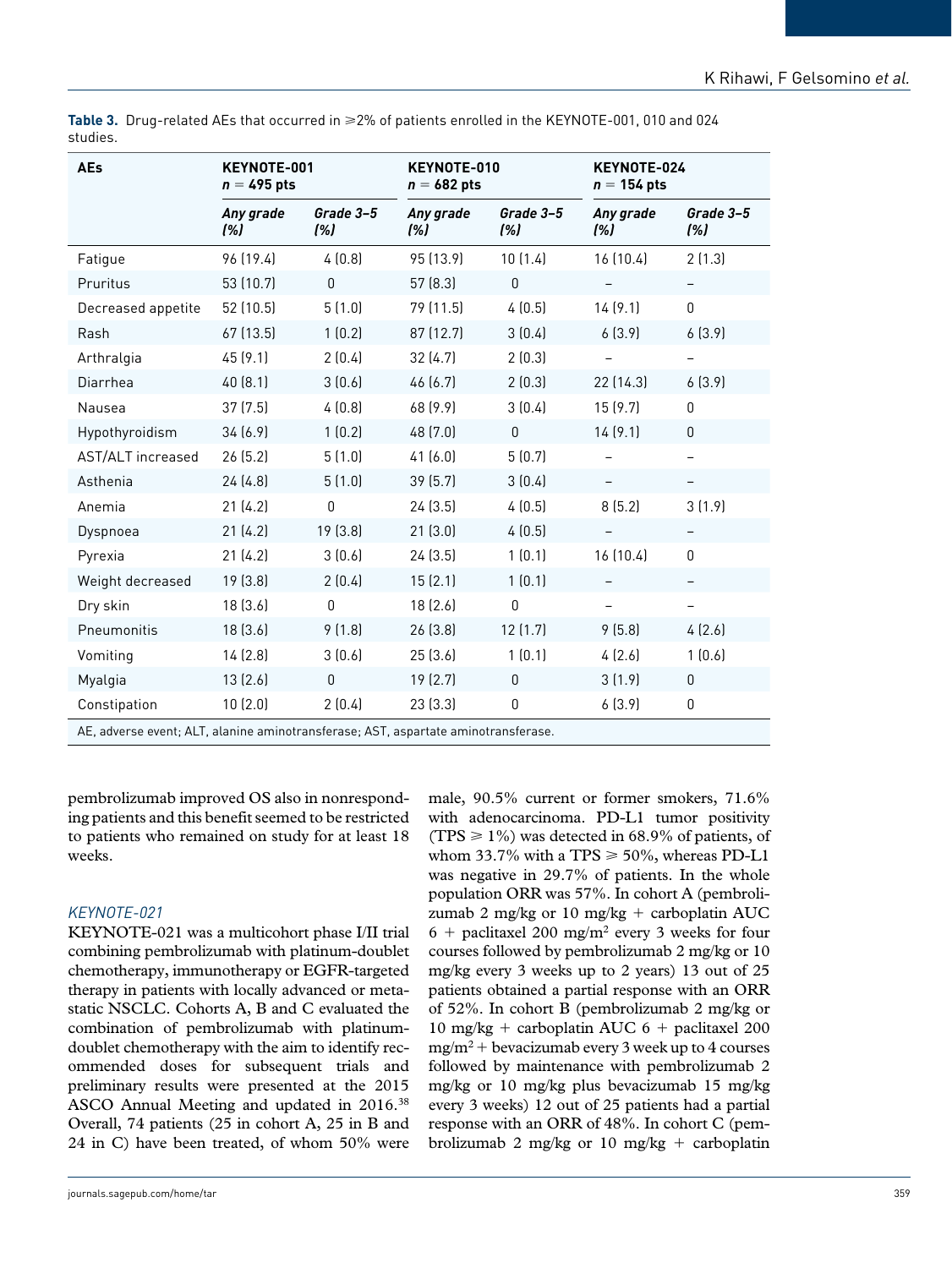AUC  $6 +$  pemetrexed 500 mg/m<sup>2</sup> every 3 weeks up to 4 cycles followed by maintenance with pemetrexed 500 mg/m2 + pembrolizumab 2 mg/ kg or 10 mg/kg every 3 weeks) there was 1 complete response and 16 partial responses with an ORR reaching 71%. According to PD-L1 status, for tumors with TPS  $\geq 50\%$  ORR was 60% (56% in cohort A, 50% in cohort B and 75% in cohort C); for TPS  $\geq 1\%$  57% (53% in cohort A, 50% in cohort B and 69% in cohort C), whereas for TPS  $<$  1% ORR was 54% (44% in cohort A, 40% in cohort B and 75% in cohort C). With a median follow-up duration of 12 months, median PFS was 10.3 (3.7–not reached) months in cohort A, not reached (4.1– not reached) in cohort B and 10.2  $(6.3-15.2)$  months in cohort C.

One dose-limiting toxicity of grade 3 was reported in cohort C with pembrolizumab at the dose of 10 mg/kg, leading to treatment discontinuation. AEs of grade 3–4 were reported in 56% of patients in cohort A and 67% of patients in cohort C, without correlation between pembrolizumab doses. Cohort B seemed to be associated with more toxicity than the other combinations (AEs of grade  $\geq$  3 were 71%), including three patients who discontinued treatment due to a drug-related AE of grade 3 (pneumonitis, drug hypersensitivity and autoimmune colitis). Immune-related AEs were reported in four (16%) patients in cohort A (one case of rash popular of grade 3), nine (38%) patients in cohort B (one case each of pneumonitis and pancreatitis of grade 3) and seven (29%) patients in cohort C (one case each of colitis and toxic epidermal necrolysis of grade 3).

The combination of pembrolizumab and ipilimumab was investigated in cohort D (dose finding) and cohort H (dose expansion) of the KEYNOTE-021 trial.39 In cohort D doses of pembrolizumab and ipilimumab were reduced to 2 mg/kg and 1 mg/kg, respectively, based on emerging toxicity data of ipilimumab at higher doses from other studies. In cohort H, ipilimumab and pembrolizumab doses were set at 1 mg/kg and 2 mg/kg, respectively, administered every 3 weeks for 4 cycles followed by pembrolizumab 2 mg/kg every 3 weeks until disease progression or up to 2 years. At the time of data analysis, 51 patients received the combination: 45 patients were treated with pembrolizumab 2 mg/kg plus ipilimumab 1 mg/kg in cohort D (12 patients) and cohort H (33 patients), whereas the first 6 patients in cohort D received pembrolizumab 10

mg/kg plus ipilimumab 3 mg/kg or pembrolizumab 10 mg/kg plus ipilimumab 1 mg/kg (3 for each dose combination). Among the 51 patients, 51% were male, 74.5% current or former smokers, 70.5% receiving more than 1 previous therapy and 80.4% had adenocarcinoma. PD-L1 TPS positivity ( $\geq 1\%$ ) was detected in 29 (56.8%) cases, of which 10 (19.6%) with strong TPS  $(\geq 50\%)$ , whereas the remaining 22 (43.1%) cases were negative for PD-L1 expression. Among 44 patients evaluable for response, 11 had a response (ORR 25%, similar to that of pembrolizumab alone) with a disease control rate (DCR) reaching 63.6% and a median DOR of 13.8 months. There was no correlation between PD-L1 status and outcome. With a median follow up of 7 months, median PFS and OS was 6.1 (95% CI 1.5–16.6) and 16.6 (6.1–not reached) months, respectively. The combination treatment showed a significant toxicity profile; treatment-related AEs were reported in 42 (93%) of the 45 patients receiving pembrolizumab 2 mg/kg and ipilimumab 1 mg/kg every 3 weeks. Serious AEs were reported in 49% of the patients, leading to a treatment discontinuation in 9% of them. Immune-related AEs of any grade were described in 40% of patients (one case each of colitis and pneumonitis of grade 3).

## *KEYNOTE-024*

Results of the KEYNOTE-024 trial have been recently published.40 KEYNOTE-024 was a randomized, open-label, phase III study comparing pembrolizumab with SOC platinum-based chemotherapy in patients with previously untreated metastatic NSCLC with PD-L1 TPS  $\geq 50\%$ . The primary objective of this study was to demonstrate a superiority of pembrolizumab in terms of PFS when compared with SOC. Secondary endpoints were OS, ORR and safety. Patients were assigned, in a 1:1 ratio, to receive pembrolizumab 200 mg at fixed dose intravenously every 3 weeks until disease progression or up to 2 years or standard chemotherapy (carboplatin + paclitaxel,  $p$ emetrexed + carboplatin/cisplatin, gemcitabine + carboplatin/cisplatin up to 4–6 cycles, followed by maintenance with pemetrexed, for nonsquamous histology only). For all patients allocated in the arms of SOC, crossover to pembrolizumab was allowed at the time of documented progressive disease. Overall, two interim analyses were planned to evaluate the superiority of pembrolizumab over SOC with respect to ORR and PFS. At the time of the second interim analysis,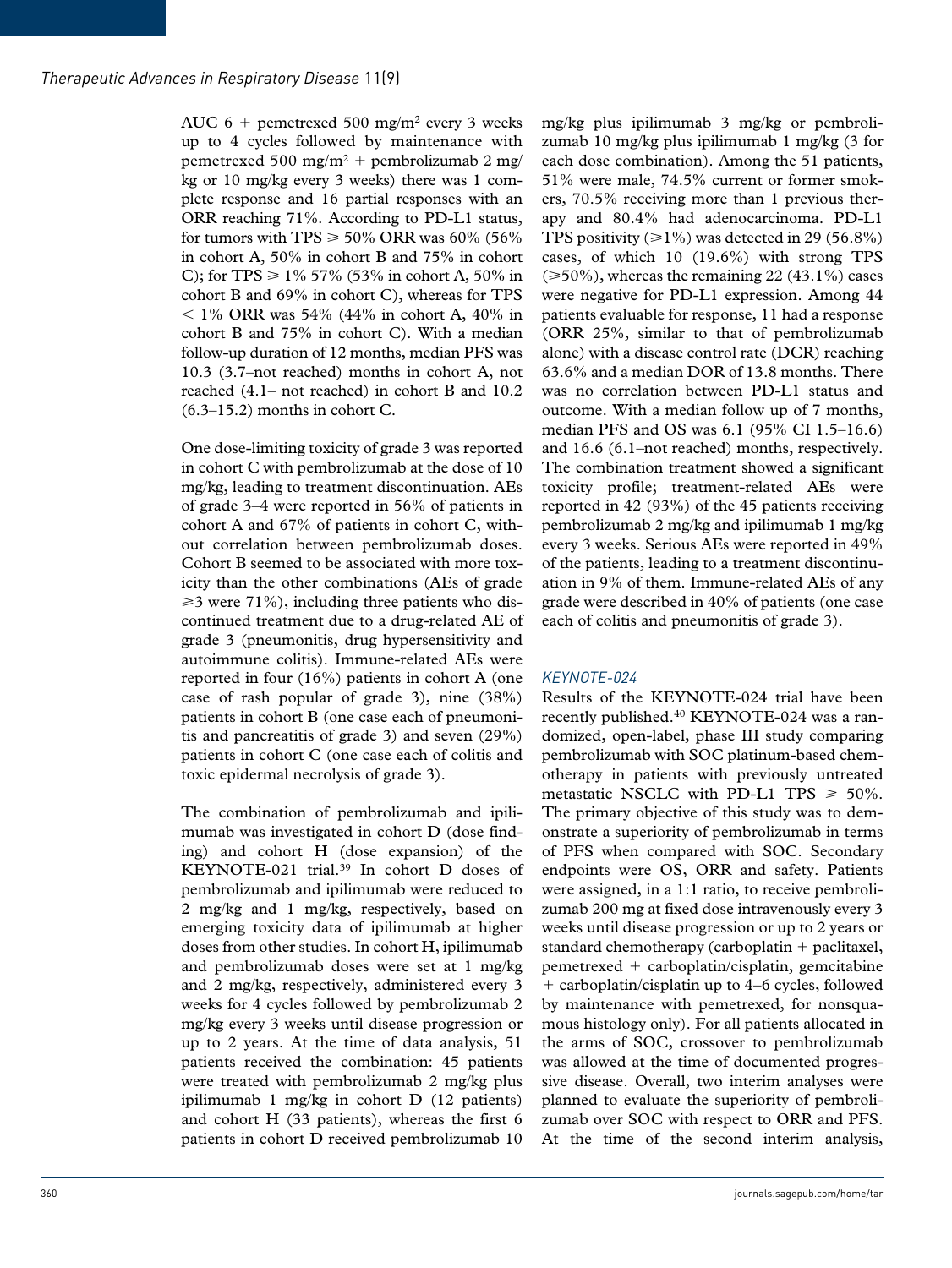| <b>Total population</b><br>$(TPS \geqslant 50\%)$ | Pembro 200 mg<br>$n = 154$ | <b>First-line chemotherapy</b><br>$n = 151$ | p       |
|---------------------------------------------------|----------------------------|---------------------------------------------|---------|
| mPFS (95% CI), months                             | $10.3 (6.7 - NR)$          | $6.0$ $(4.2 - 6.2)$                         | < 0.001 |
| HR (95% CI)                                       | $0.50$ $(0.37 - 0.68)$     |                                             |         |
| mOS (95% CI), months                              | NR.                        | <b>NR</b>                                   | 0.005   |
| HR (95% CI)                                       | $0.60$ $(0.41 - 0.89)$     |                                             |         |
| 6-month OS rate (%) (95% CI)                      | 80.2 (72.9-85.7)           | 72.4 (64.5-78.9)                            |         |
| ORR, % (95% CI)                                   | 44.8 (36.8-53.0)           | 27.8 (20.8-35.7)                            |         |
| mDOR (range), months                              | $NR(1.9 + to 14.5+)$       | 6.3 $(2.1 +$ to $12.6 +$                    |         |

**Table 4.** KEYNOTE-024 study: clinical outcomes of pembrolizumab *versus* first-line chemotherapy.

+, ongoing response; CI, confidence interval; HR, hazard ratio; mDOR, median duration of response; mOS, median overall survival; mPFS, median progression-free survival; NR, not reached; ORR, objective response rate; Pembro, pembrolizumab; TPS, tumor proportion score.

the primary objective of the study was met, with pembrolizumab being significantly superior for both PFS and OS compared with standard chemotherapy. For this reason, the trial was stopped early to allow patients receiving chemotherapy to cross over to the pembrolizumab arm. Tumor samples from 1653 patients were evaluable for PD-L1 assessment with 500 (30.2%) being strongly positive for PD-L1 expression (TPS  $\geq$ 50%). Out of 500 patients, 305 were randomly allocated to receive pembrolizumab (*n* = 154) or platinum-based chemotherapy (*n* = 151). The median duration of the treatment was 7.0 and 3.5 months in the pembrolizumab arm and chemotherapy arm, respectively. A total of 43.7% of patients receiving chemotherapy crossed over to pembrolizumab at the time of disease progression. The difference in terms of PFS and OS in favor of pembrolizumab was statistically and clinically significant. The median PFS was longer in the pembrolizumab arm than in the chemotherapy arm (10.3 *versus* 6.0 months, respectively; HR 0.50,  $p < 0.001$ ) and this benefit was seen in all subgroups of patients. Similarly, patients in the pembrolizumab arm had longer survival (HR 0.60,  $p = 0.005$ ), higher response rates than chemotherapy (44.8% *versus* 27.8%, respectively) and longer DOR (median DOR: not reached *versus* 6.3 months; Table 4). In addition, pembrolizumab demonstrated a better toxicity profile. Treatment-related AEs of all grades were reported in 73.4% of patients in the pembrolizumab arm and in 90% of those enrolled in the chemotherapy group, whereas AEs of grade  $\geq 3$  were 26.6% and 53.3%, respectively. The most common treatment-related AEs (of all grades) in the

pembrolizumab arm were diarrhea (14.3%), pyrexia (10.4%) and fatigue (10.4%); those reported in the chemotherapy arm were anemia (44%), nausea (43.3%), fatigue (28.7%), decreased appetite (26%), neutropenia (22.7%) and vomiting (20%). Immune-related AEs were prevalent in the pembrolizumab arm (29.2% *versus* 4.7% in the control arm) and included thyroid dysfunction (16.8%), pneumonitis (5.8%) and infusion reaction (4.5%).

## **Brain metastases and pembrolizumab activity**

To date, the majority of clinical trials with immune-oncology agents do not allow enrollment of patients with brain metastases, unless previously treated, radiologically stable and not requiring a high dose of corticosteroids. Preliminary results of a nonrandomized, open-label, phase II trial of pembrolizumab for patients with untreated or progressive brain metastases from melanoma and NSCLC have been published.<sup>41</sup> This trial screened 52 patients with untreated or progressive brain metastases (including metastases that were asymptomatic, of a maximum diameter ranging from 5 to 20 mm and not requiring corticosteroids) from melanoma (18 patients) and NSCLC (34 patients). A total of 36 patients were enrolled, of whom 18 with PD-L1 positive NSCLC. Of this cohort, 12 were female (67%), with adenocarcinoma (78%), who had received at least one previous systemic therapy (72%) and any locoregional therapy (56%) for central nervous system (CNS) disease. At a median follow-up time of 6.8 months, 6 (33%) out of 18 NSCLC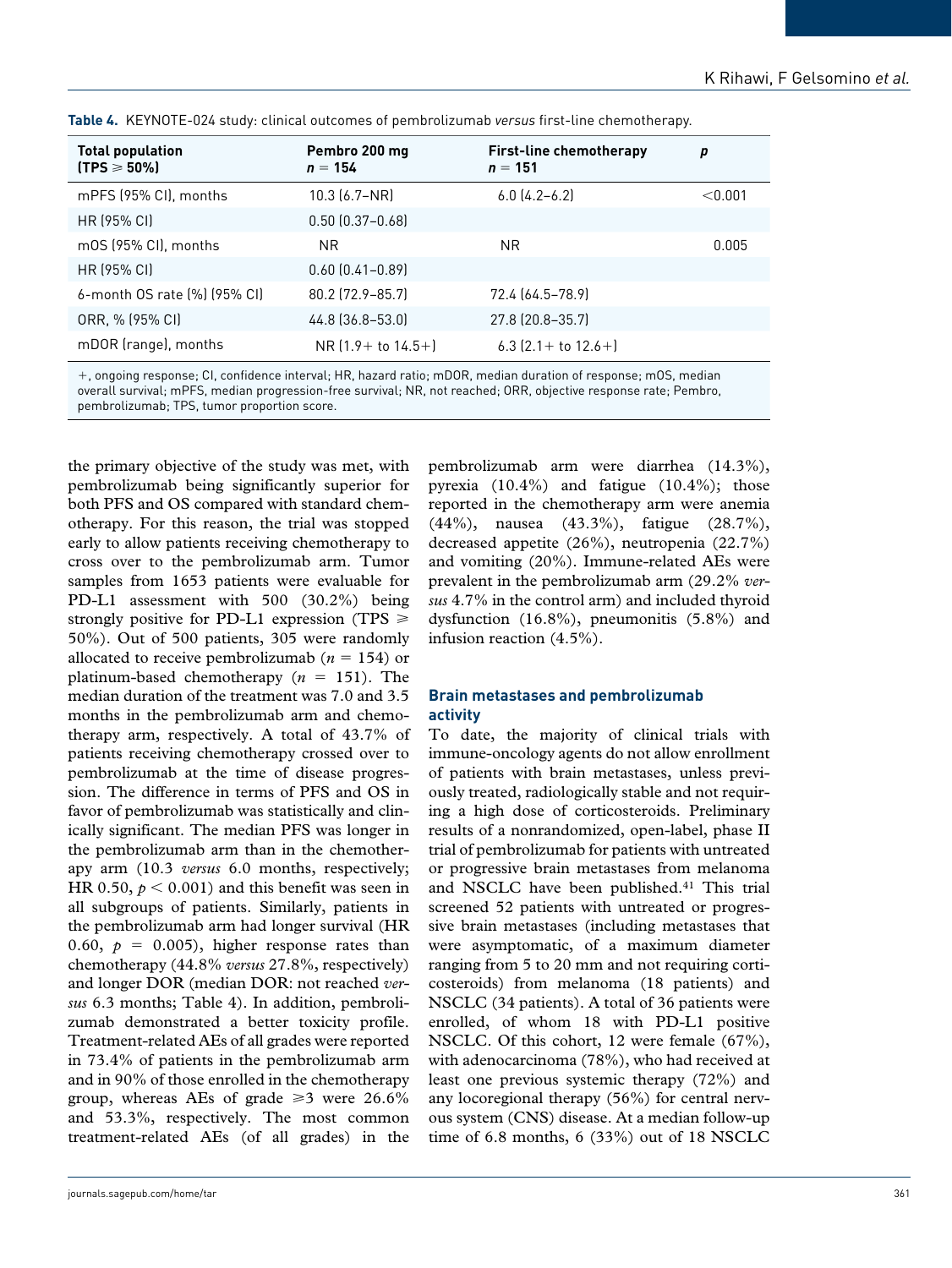patients had a response on brain metastases, including 4 complete responses and 2 partial responses (1 of these not confirmed). CNS radiological responses were durable (up to 7 months in one case) and concordant with a confirmed systemic response, whereas none of the patients who had lesions pretreated with whole brain radiotherapy or stereotactic radiosurgery showed a CNS response. AEs were consistent with those reported in previous trials with pembrolizumab and neurological AEs were uncommon and manageable.

## **Ongoing trials**

#### *KEYNOTE-042*

KEYNOTE-042 is a randomized, open-label, phase III study comparing pembrolizumab with SOC platinum-based chemotherapy in patients with previously untreated, advanced or metastatic NSCLC with PD-L1 positive expression  $(>1\%)$  (Table 5). The primary objective is OS in the PD-L1 TPS  $\geq 50\%$  and all population groups. Secondary endpoints are PFS in the PD-L1 TPS  $\geq 50\%$  subgroup and, safety and tolerability in the all population group. Patients will be randomized in a 1:1 ratio to receive pembrolizumab 200 mg every 3 weeks until disease progression or up to 2 years or investigator's choice of SOC (carboplatin  $+$  paclitaxel or carboplatin + pemetrexed for a maximum of 6 cycles, followed by maintenance with pemetrexed, for nonsquamous histology only). Enrollment is ongoing and it will continue until approximately 1240 patients are included.

#### *KEYNOTE-189*

KEYNOTE-189 is a randomized, double-blind, phase III study designed to compare the efficacy and safety of pembrolizumab plus platinum-doublet chemotherapy *versus* platinum-doublet chemotherapy alone as first-line in patients with advanced or metastatic nonsquamous NSCLC, regardless of PD-L1 expression (Table 5). The primary endpoint is PFS. Secondary endpoints are OS, PFS in PD-L1 TPS  $\geq 1\%$  population, ORR, DOR, safety and tolerability. The study will enroll approximately 570 patients in a 2:1 ratio to receive pembrolizumab 200 mg intravenously every 3 weeks plus pemetrexed and carboplatin/cisplatin for 4 cycles followed by pembrolizumab plus pemetrexed as maintenance

every 3 weeks or placebo in combination with the same chemotherapy regimens. Patients will be stratified according to smoking status (current/ former *versus* never), platinum compound (cisplatin *versus* carboplatin) and PD-L1 TPS  $(\geq 1\%)$ *versus* <1%). Pembrolizumab will be continued until disease progression, intolerable toxicity, investigator's decision or up to 2 years; whereas pemetrexed will be continued until intolerable toxicity, disease progression or investigator's decision. For all patients allocated in the arms of SOC, crossover to pembrolizumab is allowed at the time of documented progressive disease. This study is currently recruiting participants.

## *KEYNOTE-407*

KEYNOTE-407 is a randomized, double-blind, phase III study designed to compare the efficacy and safety of pembrolizumab plus platinum-doublet chemotherapy with platinum-doublet chemotherapy alone as first-line in patients with advanced or metastatic squamous NSCLC, regardless of PD-L1 expression (Table 5).

The primary endpoint is PFS. Secondary endpoints are OS, PFS in PD-L1 TPS  $\geq 1\%$  population, ORR, DOR, safety and tolerability. The study will enroll approximately 560 patients who will be randomized in a 2:1 ratio to receive pembrolizumab 200 mg intravenously every 3 weeks in combination with standard chemotherapy (carboplatin plus nab-paclitaxel) *versus* chemotherapy alone (carboplatin plus nab-paclitaxel). This study is currently recruiting participants.

## *KEYNOTE-598*

KEYNOTE-598 is a phase III randomized trial comparing pembrolizumab 200 mg flat dose every 3 weeks with pembrolizumab in combination with ipilimumab 1 mg/kg every 6 weeks in NSCLC (any histology) patients with TPS  $\geq$ 50%. The trial is about to start and it is aiming to enroll 542 patients.

## **Predictive factors**

Despite the impressive clinical activity and durable responses seen in patients with advanced NSCLC treated with ICPIs,<sup>42</sup> a substantial proportion of patients do not respond, showing primary resistance to these drugs.<sup>43</sup> As such, the selection of patients most likely to benefit from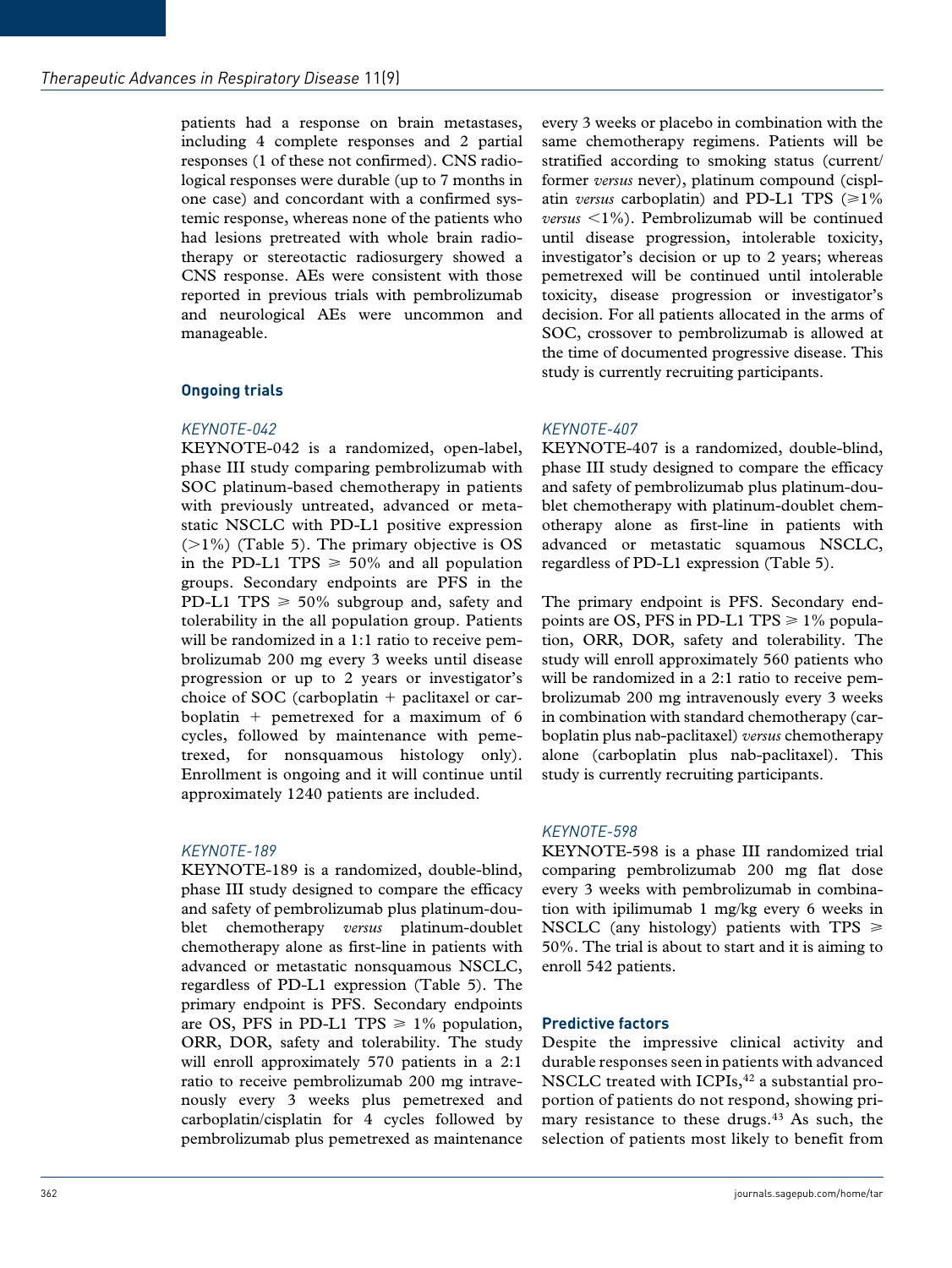|  |  |  |  |  | Table 5. Active ongoing trials of pembrolizumab in NSCLC. |  |
|--|--|--|--|--|-----------------------------------------------------------|--|
|--|--|--|--|--|-----------------------------------------------------------|--|

| <b>ClinicalTrials.</b><br>gov ID | <b>Phase</b>   | Treatment arm(s)                                                                                                                                                                                | <b>Description and objectives</b>                                                                                                 |  |  |  |
|----------------------------------|----------------|-------------------------------------------------------------------------------------------------------------------------------------------------------------------------------------------------|-----------------------------------------------------------------------------------------------------------------------------------|--|--|--|
| <b>First-line treatment</b>      |                |                                                                                                                                                                                                 |                                                                                                                                   |  |  |  |
| NCT01840579                      | -1             | - Pembrolizumab<br>$Pembrolizumab + platinum/pemetrexed$<br>Pembrolizumab + CBDCA/paclitaxel<br>Pembrolizumab + CBDCA/nab-paclitaxel                                                            | Advanced solid tumors and NSCLC<br>- DLT                                                                                          |  |  |  |
| NCT02511184                      | -1             | Pembrolizumab $+$ crizotinib                                                                                                                                                                    | Advanced ALK+ nonsquamous NSCLC<br>- DLT<br>ORR, DOR, TTR, PFS, PK                                                                |  |  |  |
| NCT02382406                      | 1/2            | Pembrolizumab + CBDCA/nab-paclitaxel                                                                                                                                                            | Stage IIIb/IV NSCLC<br>- Safety, tolerability, RP2D, PFS, ORR<br>OS, PD-L1 expression                                             |  |  |  |
| NCT02039674                      | 1/2            | Pembrolizumab + CBDCA/paclitaxel<br>Pembrolizumab + CBDCA/paclitaxel/<br>bevacizumab<br>- Pembrolizumab + CBDCA/pemetrexed<br>Pembrolizumab + ipilimumab<br>Pembrolizumab + erlotinib/gefitinib | Stage IIIb/IV NSCLC<br>- ORR, RP2D<br>OS, PFS, DOR                                                                                |  |  |  |
| NCT02581943                      | 2              | Pembrolizumab<br>$\overline{\phantom{0}}$<br>Pembrolizumab + low-dose CBDCA/<br>paclitaxel                                                                                                      | Stage IIIb/IV NSCLC; PS 2; up to 2 prior therapies<br>- DOR, ORR, PFS, OS, immune markers                                         |  |  |  |
| NCT02591615                      | 2              | CBDCA/paclitaxel or pemetrexed<br>$\overline{\phantom{a}}$<br>Pembrolizumab CBDCA/paclitaxel or<br>pemetrexed                                                                                   | Stage IV NSCLC<br>- ORR<br>- PFS, safety and tolerability                                                                         |  |  |  |
| NCT02578680                      | 3              | Platinum/pemetrexed<br>$\overline{\phantom{0}}$<br>Pembrolizumab + platinum/pemetrexed                                                                                                          | Advanced nonsquamous NSCLC<br>- PFS per RECIST 1.1<br>ORR, OS, PFS per irRECIST                                                   |  |  |  |
| NCT02775435                      | 3              | CBDCA + paclitaxel/nab-paclitaxel<br>$\overline{\phantom{a}}$<br>Pembrolizumab $\rightarrow$ CBDCA + paclitaxel/<br>nab-paclitaxel                                                              | Advanced squamous NSCLC<br>- PFS, OS<br>- ORR                                                                                     |  |  |  |
| NCT02220894                      | 3              | Pembrolizumab<br>SOC (platinum-based chemotherapy)                                                                                                                                              | PD-L1-positive, stage IIIb/IV NSCLC<br>$-0S$<br>- PFS                                                                             |  |  |  |
| <b>Maintenance treatment</b>     |                |                                                                                                                                                                                                 |                                                                                                                                   |  |  |  |
| NCT02564380                      | 2              | Pembrolizumab<br>$\overline{\phantom{0}}$<br>Placebo                                                                                                                                            | Stage IV squamous NSCLC after platinum-based CT<br>- PFS<br>ORR, OS, PD-L1 expression, safety, QoL                                |  |  |  |
| >First-line treatment            |                |                                                                                                                                                                                                 |                                                                                                                                   |  |  |  |
| NCT02364609                      | $\overline{1}$ | Pembrolizumab + afatinib                                                                                                                                                                        | Advanced/metastatic NSCLC with EGFR activating<br>mutations after PD on erlotinib<br>- Safety and tolerability<br>- ORR, DCR, PFS |  |  |  |
| NCT02475213                      |                | $-$ Pembrolizumab + MGA271                                                                                                                                                                      | Advanced solid tumors and NSCLC expressing B7-<br>H <sub>3</sub><br>- Toxicity<br>- PK, antitumor activity                        |  |  |  |
| NCT02443324                      | $\overline{1}$ | Pembrolizumab + ramucirumab                                                                                                                                                                     | Advanced NSCLC treated with 0-3 prior lines of<br>therapy<br>- DLT<br>– ORR, DOR, TTR, PFS, OS, PK                                |  |  |  |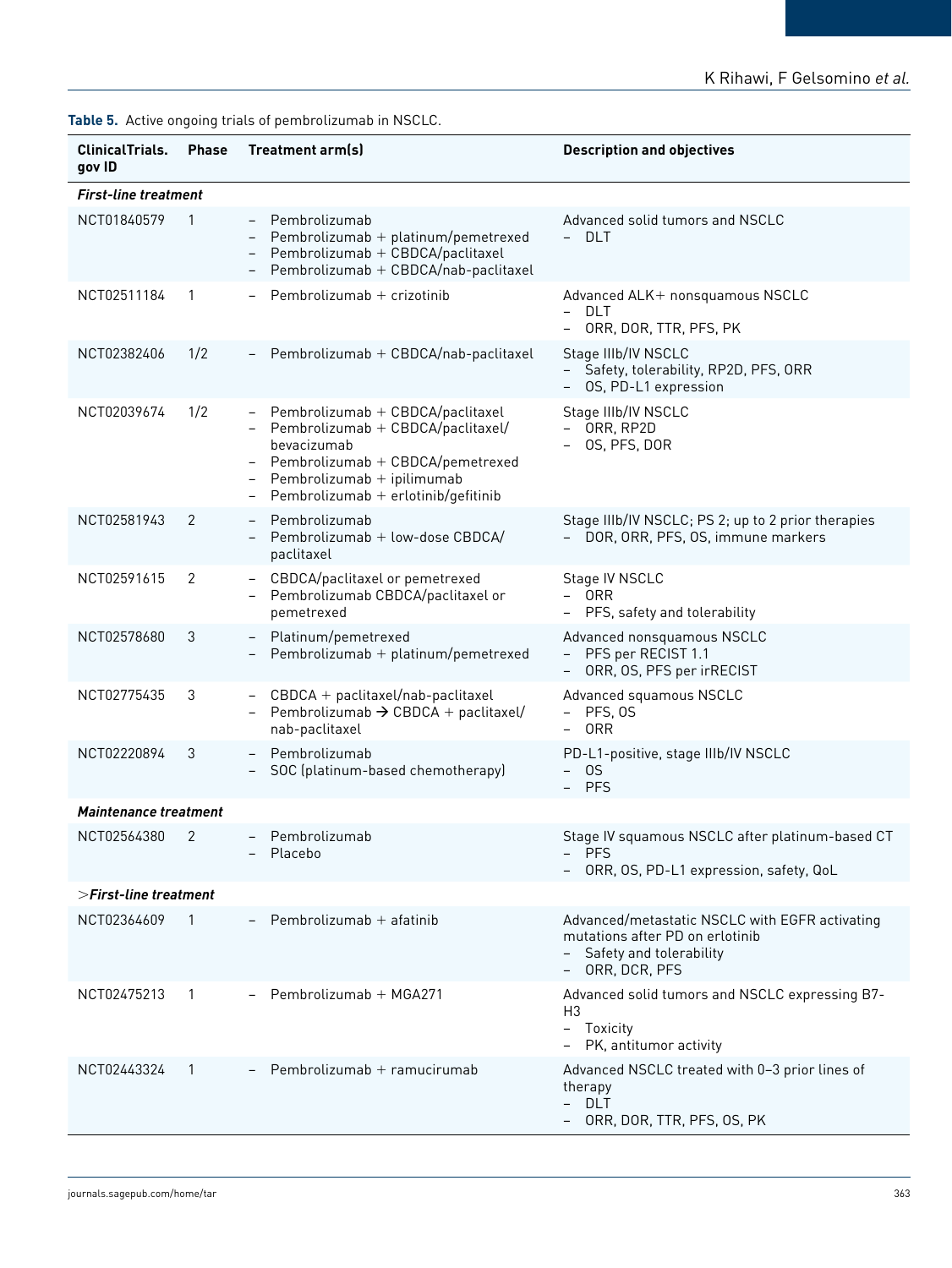#### **Table 5.** (Continued)

| <b>ClinicalTrials.</b><br>gov ID | <b>Phase</b>  | Treatment arm(s)                                        | <b>Description and objectives</b>                                                                                      |
|----------------------------------|---------------|---------------------------------------------------------|------------------------------------------------------------------------------------------------------------------------|
| NCT02451930                      | $\mathbf{1}$  | $-$ Pembrolizumab + necitumumab                         | Stage IV NSCLC pretreated with a previous<br>platinum-based CT<br>- DLT, ORR<br>- PK, DCR, DOR, PFS, OS                |
| NCT02437136                      | $\frac{1}{2}$ | - Pembrolizumab + entinostat                            | Advanced NSCLC previously untreated and treated<br>with PD-1/PD-L1 antibodies<br>- AE, ORR<br>- CBR, PFS, OS, DOR, TTR |
| NCT02422381                      | $\frac{1}{2}$ | Pembrolizumab + gemcitabine<br>$-$                      | Advanced NSCLC<br>- Toxicity<br>- PFS, OS, response                                                                    |
| NCT02638090                      | 1/2           | Pembrolizumab<br>Pembrolizumab + vorinostat             | Advanced/metastatic pretreated NSCLC but<br>immunotherapy naïve<br>- MTD<br>- PFS, ORR                                 |
| NCT02178722                      | $\frac{1}{2}$ | Pembrolizumab + epacadostat                             | Advanced NSCLC after at least one platinum-based<br>CT.<br>- DLT, ORR<br>- PFS, safety and tolerability, OS            |
| NCT02501096                      | $\frac{1}{2}$ | Pembrolizumab + lenvatinib                              | <b>Advanced NSCLC</b><br>- MTD, ORR, DLT<br>- PFS, OS, DOR, CBR, PK                                                    |
| NCT02574598                      | 2             | Docetaxel<br>Docetaxel + pembrolizumab                  | Advanced PD-L1+ NSCLC after 1 platinum-based CT<br>- ORR                                                               |
| NCT02546986                      | 2             | Pembrolizumab + placebo<br>Pembrolizumab + CC-486       | Stage IIIb/IV NSCLC after 1 prior platinum-based CT<br>- PFS<br>- ORR, DCR, OS, PK, AE                                 |
| NCT02492568                      | 2             | - Pembrolizumab<br>SBRT→pembrolizumab                   | Stage IV NSCLC after at least 1 prior platinum-based<br>СT<br>- ORR<br>- DCR, PFS, OS, toxicity                        |
| NCT02085070                      | 2             | Pembrolizumab                                           | Untreated brain metastasis in metastatic NSCLC<br>- ORR<br>Brain response rate                                         |
| NCT02681549                      | 2             | Pembrolizumab + bevacizumab<br>$\overline{\phantom{0}}$ | Untreated brain metastasis in metastatic NSCLC<br>Brain metastasis response rate<br>ORR, PFS, safety and toxicity      |

AE, adverse event; ALK, anaplastic lymphoma kinase; CBDCA, carboplatin; CBR, clinical benefit rate; CT, chemotherapy; DLT, dose-limiting toxicities; DOR, duration of response; EGFR, epidermal growth factor receptor; irRECIST, immune-related Response Evaluation Criteria in Solid Tumors; MTD, maximum tolerated dose; NSCLC, non-small cell lung cancer; ORR, objective response rate; OS, overall survival; PFS, progressionfree survival; PK, pharmacokinetics; QoL, quality of life; RECIST, Response Evaluation Criteria in Solid Tumors; RP2D, recommended phase 2 dose; SBRT, stereotactic body radiation therapy; SOC, standard of care; TTR, time to response.

> immunotherapy is crucial in order to avoid exposure to potentially toxic and ineffective drugs as well as to prevent inappropriate allocation of health resources. The identification of predictive biomarkers in order to identify potential responders is currently one of the most active research area. Given the mechanism of

action of ICPIs, PD-L1 expression, explored in the majority of cases by immunohistochemistry (IHC), has emerged as the logical biomarker to adopt for the molecular selection of patients with advanced NSCLC receiving PD-1/PD-L1 inhibitors (Figures 1 and 2). Different studies have tried to determine whether the efficacy of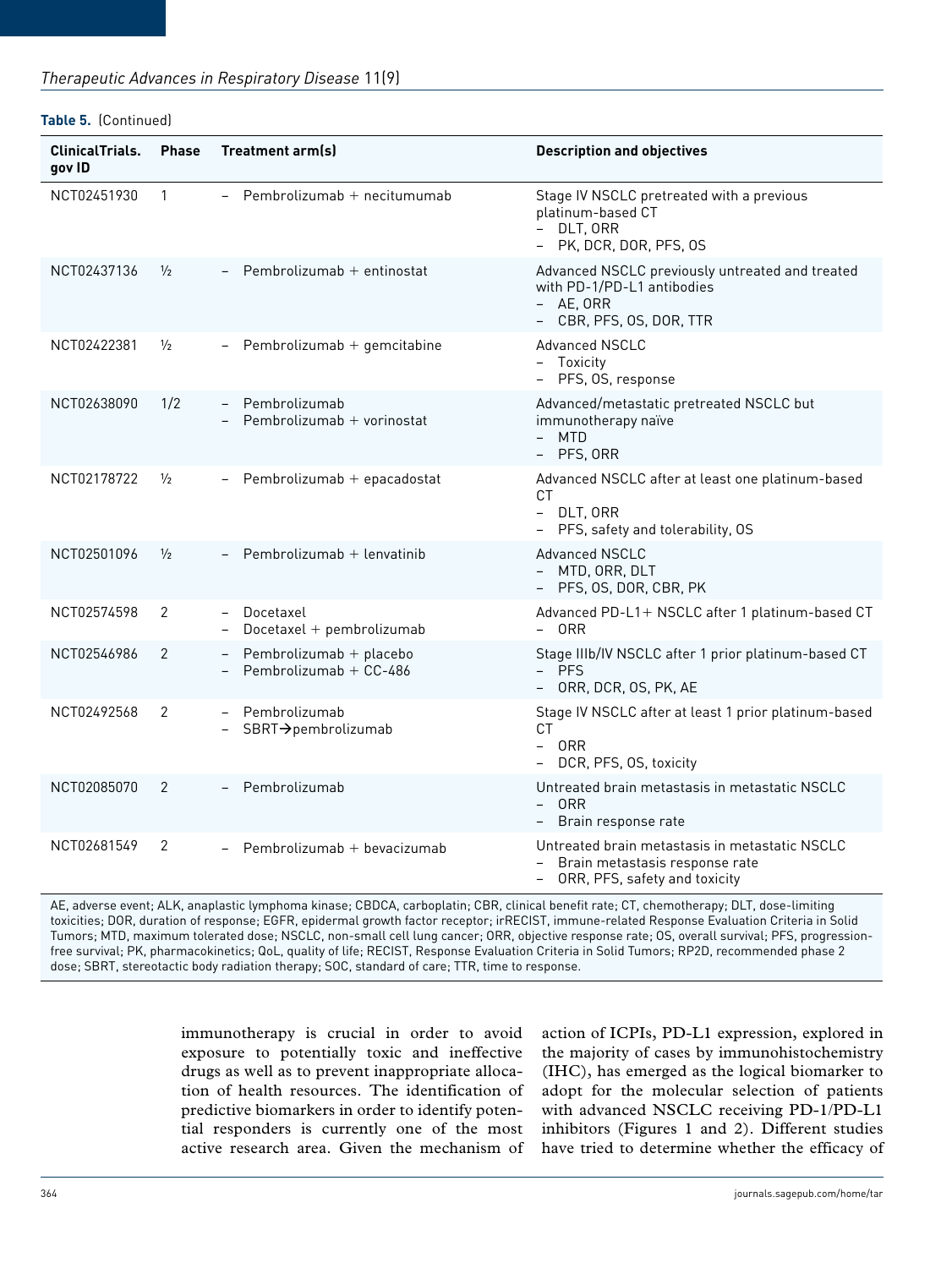

**Figure 1.** PD-L1 NSCLC IHC staining. IHC, immunohistochemistry; NSCLC, non-small cell lung cancer; PD-L1, programmed death-ligand 1.



**Figure 2.** PD-L1 NSCLC IHC staining. IHC, immunohistochemistry; NSCLC, non-small cell lung cancer; PD-L1, programmed death-ligand 1.

these antibodies correlated with PD-L1 expression in the tumor. In the phase I trial with nivolumab given across various solid tumors, including advanced NSCLC, only patients with PD-L1 positive tumor samples on immunohistochemical analysis ( $\geq 5\%$  tumor cells with PD-L1 expression) responded, whereas no objective response was observed in patients with PD-L1 negative tumor.<sup>22</sup> Likewise, in the phase I KEYNOTE-001 trial, assessing the safety and antitumor activity of pembrolizumab in advanced NSCLC patients, responses correlated with PD-L1 expression by tumor cells.<sup>33</sup> The trial in fact was also designed to evaluate and validate a PD-L1 expression cutoff within the tumor or inflammatory T cells in the tumor stroma as predictive biomarker of tumor response to pembrolizumab. PD-L1 status was initially tested using a prototype IHC assay for study enrollment and its positivity was defined as membranous staining in at least 1% of tumor cells, infiltrating tumor inflammatory cells or positive staining of immune cells in the tumor stroma. Subsequently, a companion diagnostic assay was developed using a modified version of the prototype assay (DAKO EnVision FLEX + HRP-Polymer kit and 22C3 antibody clone, Dako Carpinteria, CA) to determine the optimal PD-L1 expression level cutoff. A TPS indicated the percentage of tumor cells expressing any membranous staining and the optimal cutoff, set at  $\geq 50\%$  of tumor cells positive for PD-L1 expression, defined PD-L1 strongly positive tumors. A TPS ranging from 1% to 49% of tumor cell positivity defined PD-L1 weakly positive tumors, whereas a TPS  $\leq$  1% designated tumors as PD-L1 negative. Among 1143 patients screened, 824 were evaluable for PD-L1 expression and its positivity (TPS  $\geq 1\%$ ) was detected in 60.8% of them. Furthermore, a PD-L1 strong positivity (TPS  $\geq 50\%$ ) was observed in 23.2% of all patients (22.7% in pretreated patients and 24.9% in treatment-naïve patients), 37.7% of tumor samples showed a PD-L1 weak positivity (TPS ranging 1–49%), whereas the prevalence of PD-L1 negative tumors (TPS  $\langle 1\% \rangle$  was 39.2%. There was a significant correlation between TPS and treatment outcome. Indeed, significant differences were demonstrated in terms of ORR, PFS and OS in patients whose tumors showed a TPS  $\geq$ 50% when compared with those expressing a TPS ranging  $1-49\%$  or  $\lt 1\%$ . In the validation cohort, patients with PD-L1 strong positivity had an ORR of 45.2% (43.9% in previously treated *versus* 50% in untreated patients) with a median PFS of 6.3 (95% CI 4.2–not reached) months (6.1 months in previously treated and 12.5 months in untreated patients) and OS not reached in overall subgroup population. In patients whose tumors showed a proportion score of 1–49%, ORR was 16.5%, with a median PFS of 4.1 (2.3–4.4) months and a median OS of 10.6 (7.3–not reached) months. Finally, ORR, PFS and OS were 10.7%, 4.0  $(2.1-6.2)$  months and  $10.4$  (5.8-not reached) months, respectively, in patients with a proportion score  $\leq 1\%$ .

Finally, another phase I trial with atezolizumab involving different types of cancer showed a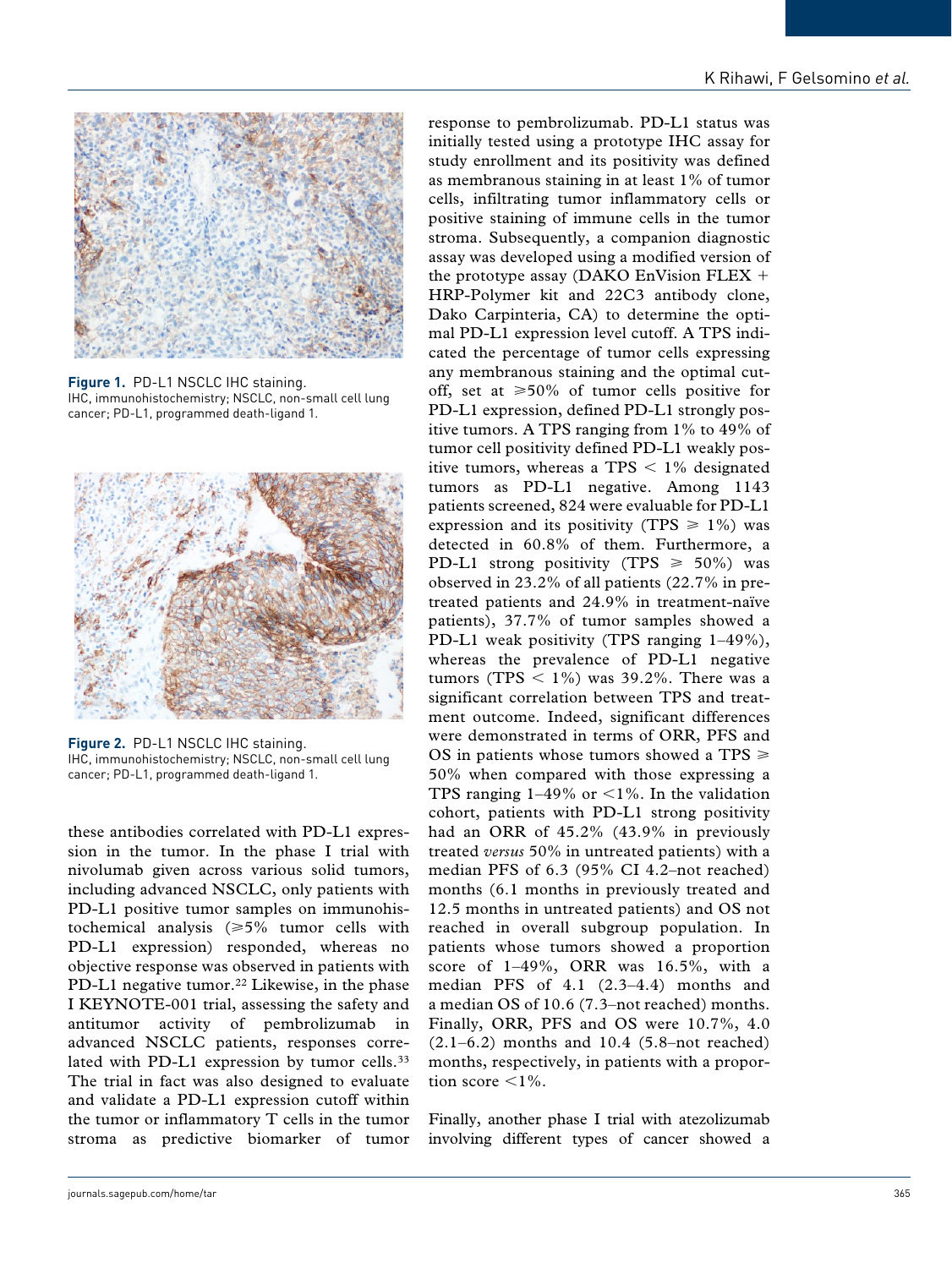correlation between the level of PD-L1 expressed by the intratumoral immune infiltrate and clinical response.24 In a meta-analysis including 1475 patients treated with pembrolizumab, nivolumab or atezolizumab, a relevant differential effect in terms of activity according to PD-L1 expression on tumor cells status was observed, with PD-L1 positive tumors showing a significantly higher response rate (34% *versus* 19.9%).<sup>43</sup> Nonetheless, such findings were not confirmed in other studies, with clinical activity being detected also in patients with PD-L1 negative tumors.44–49 Based on these controversial results, the potential predictive role of PD-L1 IHC assays is still an open issue for clinical research. Multiple factors have been considered in order to explain these inconsistent findings. First, a number of issues related to the standardization of PD-L1 testing have been raised, including the standardization of the laboratory method of PD-L1: various staining techniques are in fact available, using different antibodies for IHC and different levels of positivity.50 At least four monoclonal antibodies (namely clones 22-C3, 28-8, SP142 and SP263) have been developed as companion diagnostics of different PD-1 or PD-L1 inhibitors. The blueprint mixed industrial-academic project has compared these four antibodies on different staining platforms showing that three of the four reagents are actually comparable in terms of sensitivity, specificity and reproducibility.<sup>51</sup> Moreover, the cutoff value used across the different studies in order to classify a tumor as PD-L1 positive has been extremely variable, with some studies using 1%, 5%, 10% or 25%.24,52 Thus, it may be difficult to determine a cutoff that defines a clinically significant positive and predictive value. In a recent meta-analysis of clinical trials with anti-PD-1/ PD-L1 drugs, presented at the ASCO 2016 Annual Meeting by Khunger and colleagues, a 5% cutoff appeared to have maximum discrimination (OR 2.72,  $p = .01$ ).<sup>53</sup> PD-L1 expression between surgical samples and matched biopsy specimens can also be discordant: Ilie and colleagues showed an overall discordance rate of 48%, with biopsy specimens underscoring the PD-L1 expression in almost all cases compared with the surgical samples.<sup>54</sup> This suggests that PD-L1 is heterogeneously expressed in tumor cells and examination of tissue microarrays may not be able to accurately describe the complex and various PD-L1 pattern of expression of the whole tumor.<sup>55</sup> Another potential discrepancy is that some studies looked at PD-L1 expression by

tumor cells, whereas others considered PD-L1 expressed by cells of the microenvironment, which could also be an important determinant of response: most of the results of the clinical trials have considered PD-L1 immunostaining just in cancer cells but there are no definitive data on the predictive role of PD-L1-positive macrophages in predicting response to ICPIs.56 Finally, PD-L1 testing is not a validated biomarker as yet because of its dynamic status: PD-L1 is in fact inducible, notably by interferon (IFN)-γ exposure.16 Therefore tumors that do not express this marker at baseline may become PD-L1 positive as a result of an inflammatory background. Consistent with this hypothesis, basal expression of PD-L1 does not seem to have a predictive role on response when anti-PD-1 is combined with anti-CTLA-4 antibody in melanoma patients. This could be explained by the inflammation induced by anti-CTLA-4 antibody which can induce PD-L1 expression in previously negative tumors.<sup>57</sup> Changes in the PD-L1 level have also been observed across the clinical course of NSCLC treatment, raising the question whether it is necessary to repeat a biopsy before commencing an anti-PD-1/PD-L1 treatment.<sup>58</sup> In addition, it seems that the IHC PD-L1 expression in tumor cells can fade over time, with older archival tissue showing a significant reduction in the percentage of immunoreactive cells for PD-L1. Such a finding, though it needs to be confirmed by other prospective studies, was limited to tumor cells whereas the immunoreactivity of tumor-infiltrating lymphocytes in paraffin tissue blocks seemed to be maintained over the time.<sup>59</sup>

PD-L1 expression remains a potential predictive biomarker for ICPIs but efforts are still needed to standardize its assessment and to identify a shared cutoff to define positivity. In addition, its clinical validation as a predictor of response requires large prospective studies stratified according to PD-L1 status. It is possible that IHC analysis of PD-L1 will not remain the gold-standard biomarker for response to PD-1/PD-L1 inhibitors in the future.

Other potential biomarkers however are now emerging. As ICPIs are active in tumors typically associated with high somatic mutation rates such as NSCLC, bladder cancer and melanoma,<sup>60,61</sup> it has been suggested that the mutational landscape can play a key role in the response to PD-1/PD-L1 inhibitors. Rizvi and colleagues showed a correlation between mutation burden in NSCLC and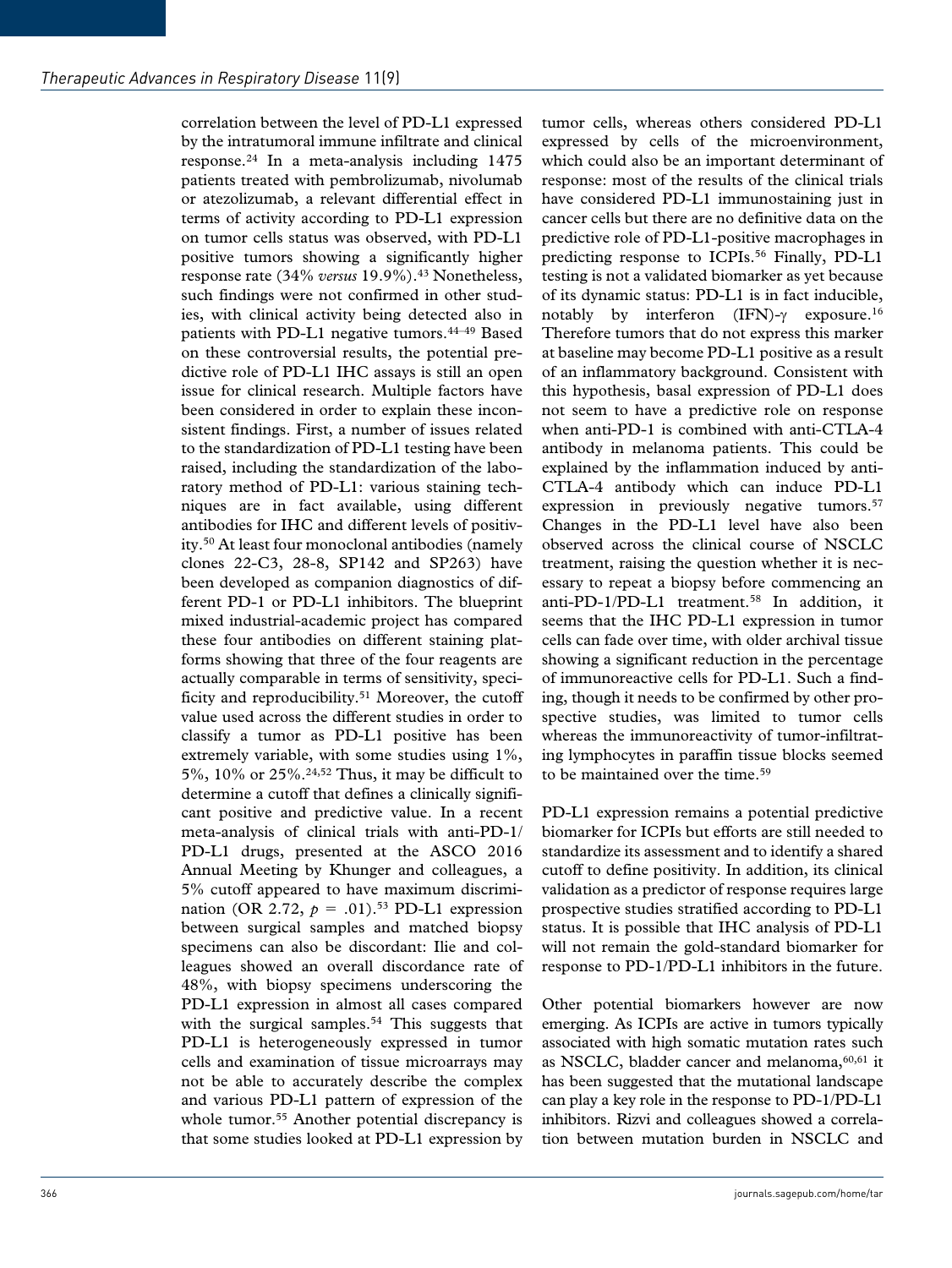response to PD-1 inhibition.56 Whole-exome sequencing of NSCLCs treated with pembrolizumab was performed, showing that a high somatic nonsynonymous mutation burden was associated with greater durable clinical benefit (defined as partial response or stable disease of at least 6 months), longer PFS and higher ORR. Moreover, patients who had a durable clinical benefit from pembrolizumab had also a higher neoantigen burden, formed as a consequence of somatic mutations. This is therefore in line with the hypothesis that recognition of neoantigens is important for the activity of anti-PD-1 therapy, allowing the tumor to become 'immunogenic'; in other words, the presence of mutations in the tumor leads to the generation of neoantigens, which are not expressed by normal cells and that are likely to be recognized by the immune system. Finally, the observation that T cell response against a mutation-associated neoantigen can be detected in peripheral blood lymphocytes may be useful in order to develop blood-based assay to monitor the response to anti-PD-1/PD-L1 treatment. However, large-scale studies are required in order to establish a correlation between mutation load and ICPI activity, and to assess its potential role as predictive biomarker. Whole-exome sequencing however may not be routinely available in clinical practice and it is a high-cost and time-consuming analysis. A recent study has evaluated the potential role of comprehensive cancer-gene panels (CGPs) to estimate tumor mutational load, showing that the association between mutational load and clinical benefit to PD-1 inhibition is also observed when CGPs are used to estimate mutation burden. Of note, comprehensive gene panels including >300 cancer genes should be used, as predictive accuracy was proved to be lost when CGPs with less than 150 cancer genes were employed.<sup>62</sup>

Further studies are clearly needed to better understand the mechanism of action of ICPIs *in vivo* thus allowing the identification of other predictive biomarkers. So far, the patients who seem to benefit the most from anti-PD-1/PD-L1 agents are those with high PD-L1 expression or with immunogenic tumors or with a pre-existing immune response, that is, intratumoral immune infiltrate.

## **Discussion**

The improved understanding of the role played by the immune system in tumor immunosurveillance

has led to the discovery that tumors can escape immune response through dysregulation of coinhibitory or checkpoint signals; as such, lung cancer and its progression are no longer thought to be dependent only on molecular alterations within cancer cells but it is now clear that they are related also to the interaction between cancer cells and immune system.

ICPIs represent a significant breakthrough in the treatment of NSCLC. Durable responses have been reported in patients with NSCLC with pembrolizumab showing impressive results in terms of ORR and OS in both a large basket phase I trial and a randomized, controlled, phase II/III clinical trial.

In the randomized phase III KEYNOTE-024 trial,40 pembrolizumab was superior to standard platinum-based chemotherapy in terms of both PFS and OS in previously untreated metastatic NSCLC with PD-L1 TPS  $\geq 50\%$ . Moreover, pembrolizumab conferred higher response rates than chemotherapy (44.8% *versus* 27.8%, respectively) and longer DOR (median DOR: not reached *versus* 6.3 months) with also a better toxicity profile. The relevance of this study is such that these results are changing the current therapeutic algorithm of advanced NSCLC, adding a new standard first-line treatment option for patients with PD-L1 positive tumors (Figure 3). The identification of driver mutations such as EGFR mutation or ALK rearrangement dramatically changed the treatment scenario for patients whose tumor harbor these molecular aberrations; likewise, it is likely that in the near future metastatic NSCLC patients with PD-L1 overexpression will represent a new subgroup of patients with better outcomes.

Different results however were obtained when the role of nivolumab was assessed in first-line treatment. The CheckMate-026 trial investigated the efficacy of first-line treatment with nivolumab compared with platinum-based doublet chemotherapy in patients with advanced NSCLC and PD-L1 positive tumors (defined as present in 1% or more tumor cells).<sup>63</sup> The primary endpoint was PFS in patients with PD-L1 in 5% or more tumor cells.

The trial randomized 541 patients to receive either nivolumab 3 mg/kg intravenously every 2 weeks or the investigator's choice of chemotherapy. The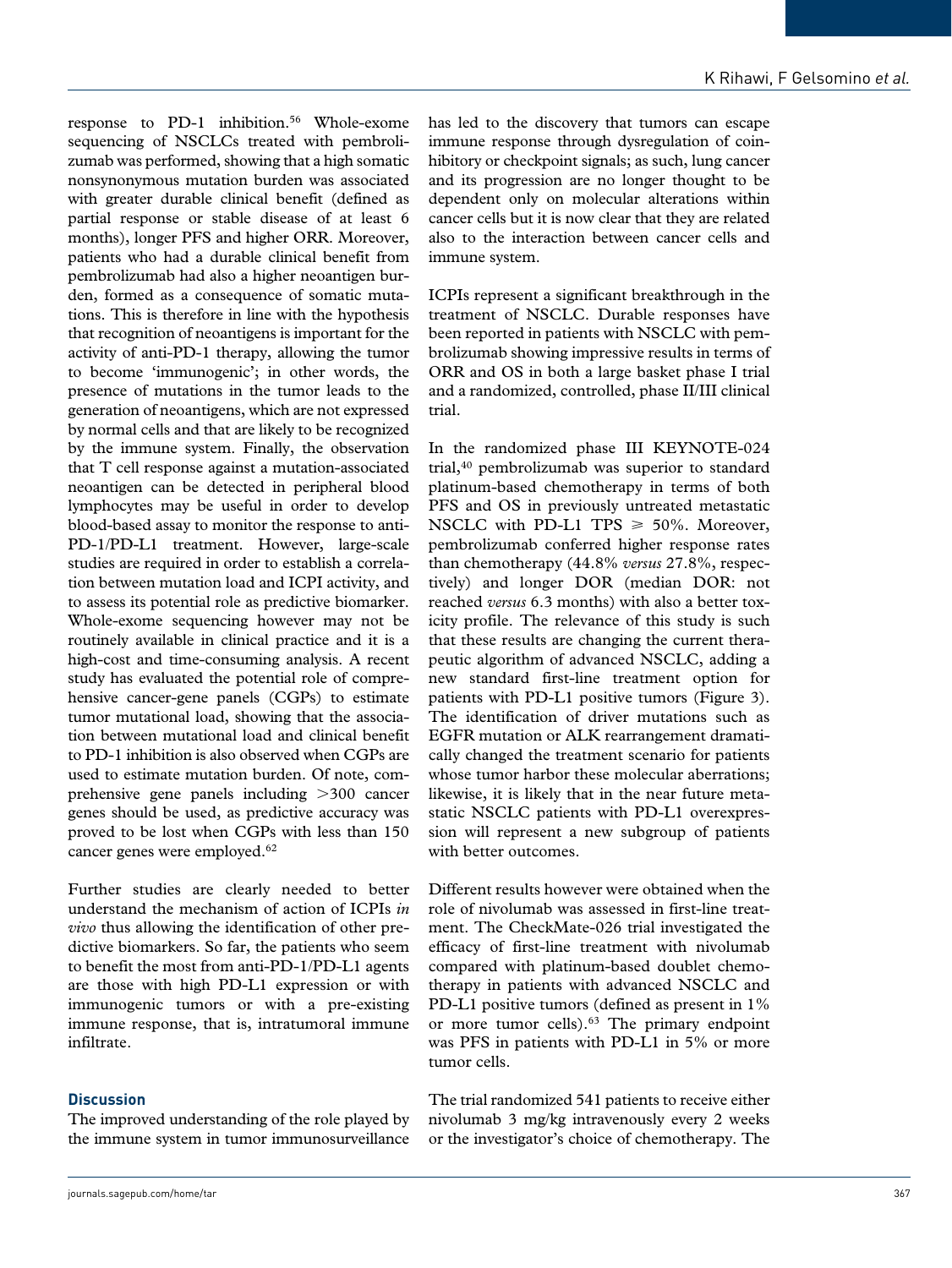

**Figure 3.** New first-line treatment algorithm for advanced NSCLC. ALK, anaplastic lymphoma kinase; EGFR, epidermal growth factor receptor; FISH, fluorescent in situ hybridization; IHC, immunohistochemistry; NSCLC, non-small cell lung cancer; PD-L1, programmed death-ligand 1; TTF, thyroid transcription factor.

latter was chosen based on the histology; gemcitabine plus cisplatin or gemcitabine plus carboplatin or paclitaxel plus carboplatin for patients with squamous tumors and pemetrexed plus cisplatin or pemetrexed with carboplatin for those with nonsquamous histology. Nivolumab, however, did not meet its primary endpoint of PFS showing no benefit of nivolumab over standard chemotherapy.

The discordant results of KEYNOTE-024 and CheckMate-026 studies may reflect the different study design and, particularly, the selection in the first study only of patients with highly PD-L1 expressing tumors, as well as the differences in IHC PD-L1 analyses.

Overall, data from these studies assessing the role of ICPIs in NSCLC patients seem to confirm that there is a correlation between the degree of PD-L1 expression and the amount of clinical benefit. It is therefore now essential to evaluate newly diagnosed advanced NSCLC patients not only for driver mutations such as EGFR, ALK and ROS-1 but also for PD-L1 expression. However, there are still some outstanding questions that need to be further addressed. The first concern is about

PD-L1 testing. To date, PD-L1 is the best studied immuno-oncology biomarker; however, there are many variables in the IHC assays including: (1) the time between sample collection and treatment with a PD-1 or PD-L1 inhibitor; (2) tumor cells, immune cells, as well as stroma cells can express PD-L1 with considerable heterogeneity within the tumor microenvironment itself; (3) PD-L1 expression can be induced by IFN-γ during disease progression and treatment, thus a tumor which is originally PD-L1 negative or with low levels of expression, can eventually become PD-L1 positive; (4) different PD-L1 antibodies have been used so far in each clinical trial and currently there is no validated antibody for IHC. At present, PD-L1 IHC using 22C3 antibody is the only US FDA-approved companion diagnostic for selecting NSCLC patients for pembrolizumab.

Another concern is related to the amount of histological tissue required in order to molecularly characterize the tumor, including PD-L1 assessment. As a matter of fact, in most of the patients the diagnosis is determined on cytological samples, obtained by transthoracic needle aspiration, transbronchial needle aspiration or thoracentesis, with no histological samples available. It is clear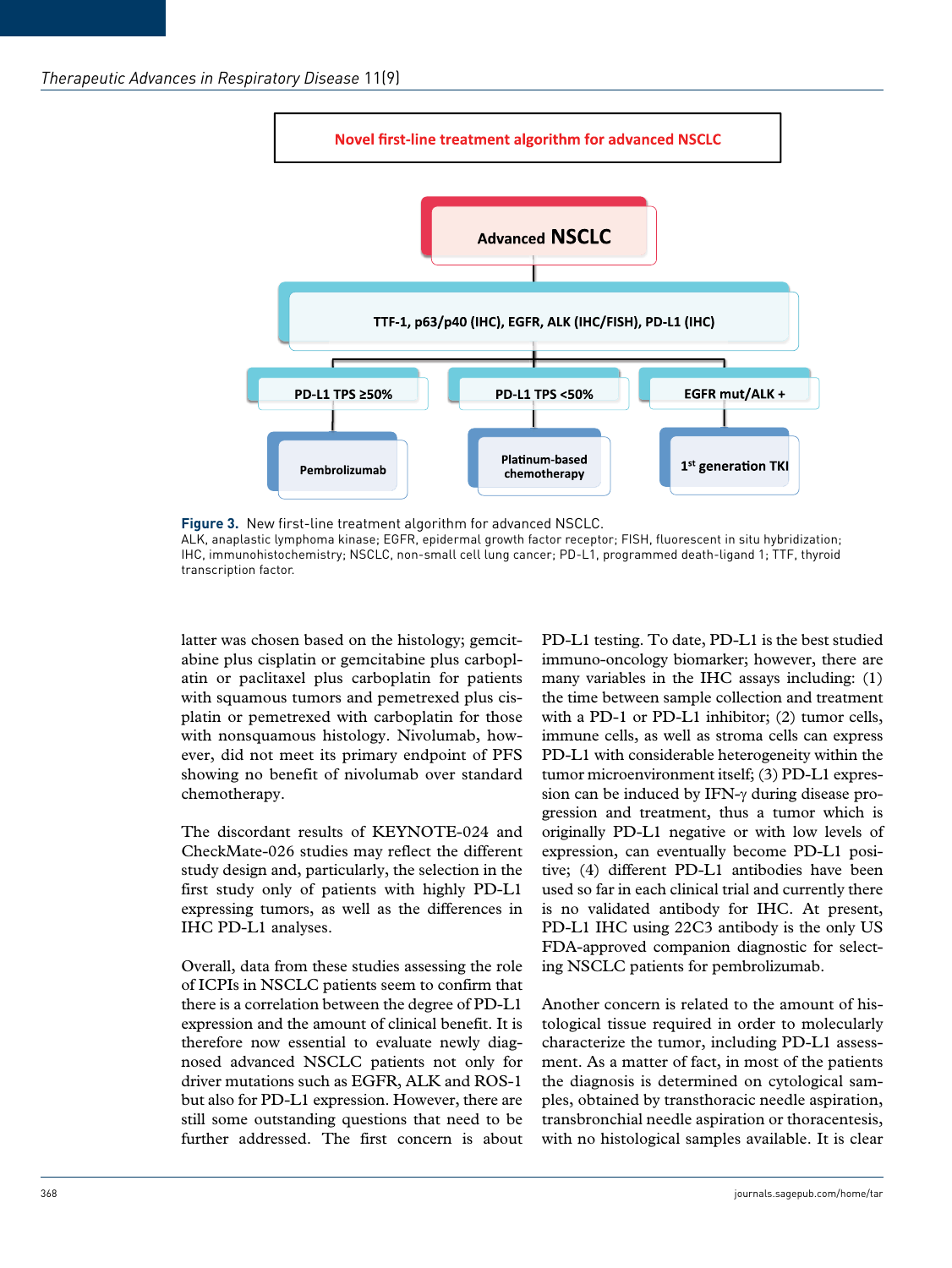that such issues can affect the possibility of achieving a detailed molecular characterization which is currently based on the frequency of a specific mutation, with EGFR, KRAS and ALK being the most frequent aberrations tested. However, it is likely that PD-L1 assessment will have to be implemented, considered its incidence and its relevance in clinical practice, thus increasing the need for adequate and representative tissue samples. In addition, this issue is also exacerbated by the fact that PD-L1 testing has not been validated on cytological samples but on histological specimens.

Pembrolizumab proved to be active also in second-line treatment, based on the results of KEYNOTE-010:36 in this trial, pembrolizumab showed activity regardless of PD-L1 expression, but the median OS was significantly longer in patients with a PD-L1 TPS  $\geq 50\%$  of tumor cells. These results seem to suggest that the lack of PD-L1 expression predicts for a poor benefit from pembrolizumab. On the contrary, nivolumab as well as atezolizumab are active in the second-line setting, regardless of PD-L1 expression. Indeed, the results of CheckMate-017 showed no statistically significant difference in ORR between PD-L1-positive and PD-L1 negative patients treated with nivolumab.25 However, in CheckMate-057 a significant difference in ORR between the two cohorts was observed (31% *versus* 9%, PD-L1 positive and PD-L1, respectively).<sup>26</sup> The reason for such discordant results is to be sought in the different population enrolled in both trials, with CheckMate-057 recruiting patients with nonsquamous histology and CheckMate-017 trial enrolling patients with squamous histology. As a result, nivolumab has now been approved by the US FDA and EMA in all advanced pretreated NSCLC patient subgroups, regardless of PD-L1 expression while pembrolizumab received US FDA approval for pretreated patients, whose tumors express PD-L1  $\geq$  50% and by the EMA for patients whose tumors express PD-L1 > 1%. The US FDA recommended dose and schedule of pembrolizumab for NSCLC is 200 mg intravenously every 3 weeks.

The phase III OAK trial enrolled 1225 pretreated NSCLC who were stratified according to PD-L1 status, number of prior chemotherapy regimens and histology and randomized to atezolizumab (1200 mg every 3 weeks) or docetaxel (75 mg/m<sup>2</sup>)

every 3 weeks).29 A preliminary analysis based on the data from 850 patients, showed a 27% improvement in OS in patients receiving atezolizumab ( $p = 0.0003$ ), regardless of the PD-L1 expression levels and including patients with PD-L1 expression <1%. When patients were stratified according to their level of PD-L1 expression, the OS was 59% greater among patients in the highest tertile of PD-L1 expression who were treated with atezolizumab, compared with the same group treated with docetaxel  $(p < 0.0001)$ . The results of this study are in line with those reported with nivolumab and pembrolizumab, showing that atezolizumab can have some degree of activity also in the subgroup of patients with low expression of PD-L1; however, to what extent patients with low PD-L1 expression can benefit from ICPIs remains unclear, arising the concern once again of excluding potentially responder patients whose tumor although do not express high levels of PD-L1 from immunotherapy.

Patients with oncogene-addicted NSCLC, such as those with activating EGFR mutations or ALK rearrangements are those who, according to subgroup analyses, appear to derive little or no benefit from ICPIs. A recent meta-analysis included three studies comparing ICPIs (nivolumab/pembrolizumab/atezolizumab) with docetaxel as second-line treatment in advanced NSCLC patients. The results showed that ICPIs prolonged OS in the overall study population and in the subgroup of EGFR wildtype patients but not in EGFRmutant patients.64

Currently, there are many ongoing phase I studies evaluating the combination of anti-PD-1 and EGFR inhibitors, in particular pembrolizumab and afatinib in EGFR-mutated patients progressing on previous line treatment with erlotinib, pembrolizumab in combination with crizotinib in ALK-translocated NSCLC patients and nivolumab plus ceritinib in NSCLC ALKtranslocated patients who progressed on crizotinib. The results of these studies are eagerly awaited as they will help elucidate the role of ICPIs in NSCLC patients harboring targetable genetic alterations such as EGFR mutations or ALK rearrangement.

Overall, only a minority of NSCLC patients have high levels of PD-L1 expression; in the attempt of increasing the immunogenicity of the so-called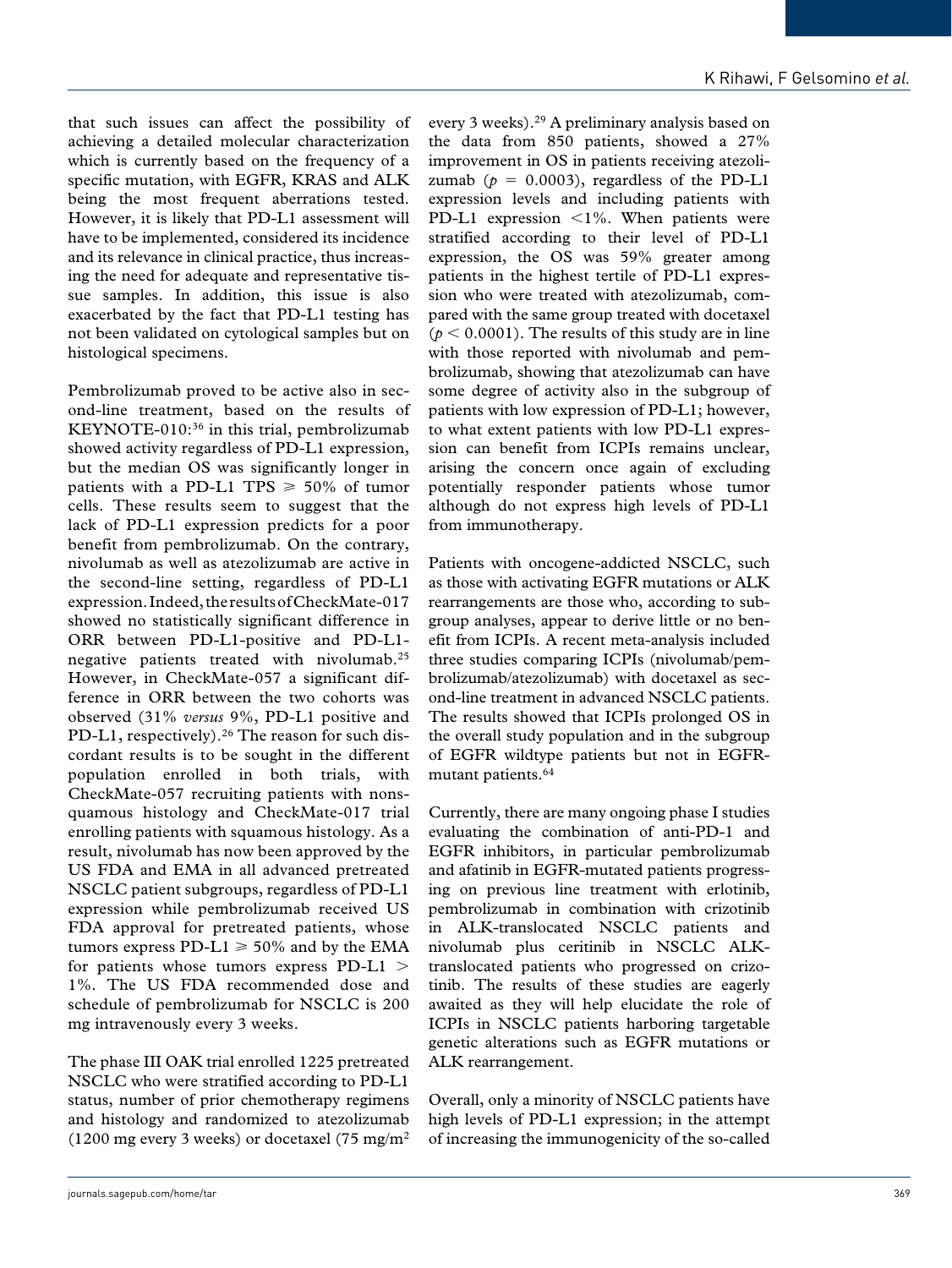'immune-ignorant' tumors, combinations of different immunotherapy strategies have been employed, associating PD-1/PD-L1 inhibitors with CTLA-4 inhibitors or vaccines, and trials assessing such combinations are currently ongoing. The results of the CheckMate-067 trial showed the such approach may be useful; in this double-blind, phase III study, patients with previously untreated advanced melanoma were randomly assigned to receive either nivolumab 3 mg/ kg every 2 weeks or nivolumab 1 mg/kg every 3 weeks plus ipilimumab 3 mg/kg per every 3 weeks for four doses, followed by nivolumab 3 mg/kg every 2 weeks or ipilimumab 3 mg/kg every 3 weeks for four doses. The results of subgroup analyses showed that PD-L1-negative patients benefitted the most from the combination of nivolumab plus ipilimumab with a median PFS of 11.2 months compared with the 5.3 months of the nivolumab arm and the 2.8 months of the ipilimumab arm.55

Finally, immunotherapy approaches have been hypothesized to work best in the context of minimal residual disease, making the adjuvant setting the ideal clinical scenario, potentially improving the cure rate after surgery. As such, it will be interesting to analyze the results of the randomized phase III trial KEYNOTE-091/PEARLS in which patients with early stage NSCLC after resection and completion of standard adjuvant therapy are randomized to pembrolizumab *versus* placebo.

## **Conclusion**

Pembrolizumab is an effective and well tolerated treatment for advanced NSCLC patients, showing durable responses and prolonged OS especially in patients with high expression of PD-L1, both when compared with first-line platinumbased chemotherapy and with docetaxel in the second-line setting and, therefore, will become the SOC best option for the treatment of these patients.

To date, PD-L1 expression is the only validated predictive biomarker for selecting pembrolizumab treatment. However, it is far from being the ideal biomarker and its role in predicting efficacy from ICPIs remains undefined due to conflicting results from randomized clinical trials. Better candidate biomarkers are therefore needed for the future.

## **Funding**

This study was partially supported by an AIRC 2016 Investigator Grant #14214. Tissue samples were provided by the Cooperative Human Tissue Network which is funded by the National Cancer Institute. Other investigators may have received specimens from the same patients. Partially supported by AIRC Investigator Grant 2016 #19026.

## **Conflict of interest statement**

The authors declare that there is no conflict of interest.

#### **References**

- 1. Siegel RL, Miller KD and Jemal A. Cancer statistics, 2015. *CA Cancer J Clin* 2015; 65: 5–29.
- 2. Scagliotti GV, Parikh P, von Pawel J*, et al*. Phase III study comparing cisplatin plus gemcitabine with cisplatin plus pemetrexed in chemotherapynaive patients with advanced-stage non-small-cell lung cancer. *J Clin Oncol* 2008; 26: 3543–3551.
- 3. Delbaldo C, Michiels S, Syz N*, et al*. Benefits of adding a drug to a single-agent or a 2-agent chemotherapy regimen in advanced non-smallcell lung cancer: a meta-analysis. *JAMA* 2004; 292: 470–484.
- 4. Rosell R, Carcereny E, Gervais R*, et al*. Erlotinib versus standard chemotherapy as first-line treatment for European patients with advanced EGFR mutation-positive non-small-cell lung cancer (EURTAC): a multicentre, open-label, randomized phase 3 trial. *Lancet Oncol* 2012; 13: 239–246.
- 5. Zhou C, Wu YL, Chen G*, et al*. Erlotinib versus chemotherapy as first-line treatment for patients with advanced EGFR mutation-positive nonsmall-cell lung cancer (OPTIMAL, CTONG-0802): a multicentre, open-label, randomised, phase 3 study. *Lancet Oncol* 2011; 12: 735–742.
- 6. Shaw AT, Kim DW, Nakagawa K*, et al*. Crizotinib versus chemotherapy in advanced ALK-positive lung cancer. *N Engl J Med* 2013; 368: 2385–2394.
- 7. Shaw AT, Kim DW, Mehra R*, et al*. Ceritinib in ALK-rearranged non-small-cell lung cancer. *N Engl J Med* 2014; 370: 1189–1197.
- 8. Passaro A, Cortesi E and de Marinis F. Secondline treatment of non-small-cell lung cancer: chemotherapy or tyrosine kinase inhibitors? *Expert Rev Anticancer Ther* 2011; 11: 1587–1597.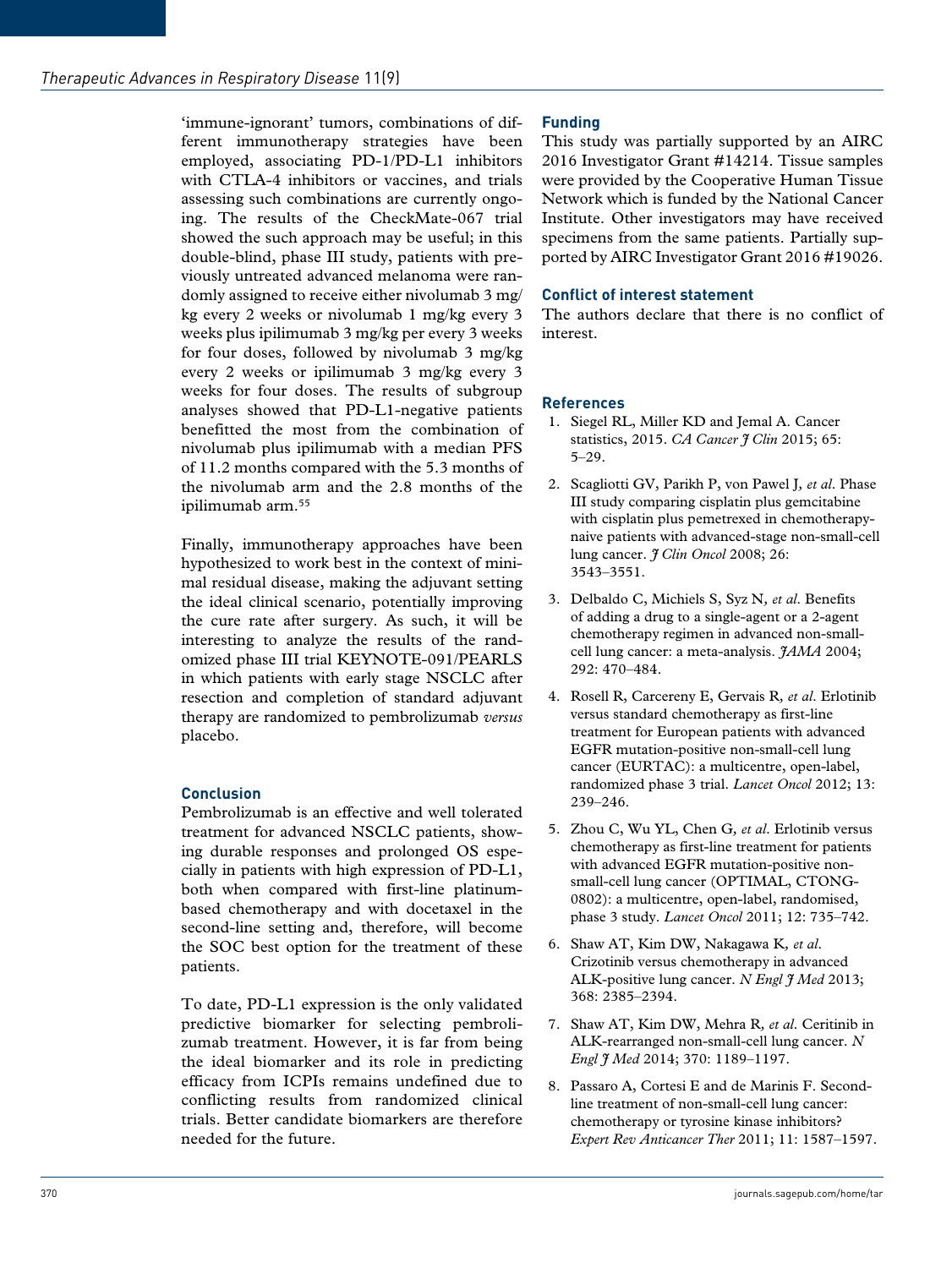- 9. Garon EB, Ciuleanu TE, Arrieta O*, et al*. Ramucirumab plus docetaxel versus placebo plus docetaxel for second-line treatment of stage IV non-small-celllung cancer after disease progression on platinum-based therapy (REVEL): a multicentre, double-blind, randomised phase 3 trial. *Lancet* 2014; 384: 665–673.
- 10. Reck M, Kaiser R, Mellemgaard A*, et al*. Docetaxel plus nintedanib versus docetaxel plus placebo in patients with previously treated nonsmall-cell lung cancer (LUME-Lung 1): a phase 3, double-blind, randomised controlled trial. *Lancet Oncol* 2014; 15: 143–155.
- 11. Claudia SP, Paolo M, Antonio R*, et al*. New antiangiogenetic therapy beyond bevacizumab in the treatment of advanced non-small cell lung cancer. *Curr Pharm Des* 2015; 21: 4763– 4772.
- 12. Bustamante Alvarez JG, Gonzalez-Cao M, Karachaliou N*, et al*. Advances in immunotherapy for treatment of lung cancer. *Cancer Biol Med* 2015; 12: 209–222.
- 13. Anagnostou VK and Brahmer JR. Cancer immunotherapy: a future paradigm shift in the treatment of non-small cell lung cancer. *Clin Cancer Res* 2015; 21: 976–984.
- 14. Dong H, Strome SE, Salomao DR*, et al*. Tumorassociated B7-H1 promotes T-cell apoptosis: a potential mechanism of immune evasion. *Nat Med* 2002; 8: 793–800.
- 15. Karwacz K, Bricogne C, MacDonald D*, et al*. PD-L1 co-stimulation contributes to ligandinduced T cell receptor down-modulation on CD8+ T cells. *EMBO Mol Med* 2011; 3: 581–592.
- 16. Pardoll DM. The blockade of immune checkpoints in cancer immunotherapy. *Nat Rev Cancer* 2012; 12: 252–264.
- 17. Fridman WH, Pages F, Sautes-Fridman C*, et al*. The immune contexture in human tumours: impact on clinical outcome. *Nat Rev Cancer* 2012; 12: 298–306.
- 18. Zhang L, Conejo-Garcia JR, Katsaros D*, et al*. Intratumoral T cells, recurrence, and survival in epithelial ovarian cancer. *N Engl J Med* 2003; 348: 203–213.
- 19. Sakuishi K, Apetoh L, Sullivan JM*, et al*. Targeting Tim-3 and PD-1 pathways to reverse T cell exhaustion and restore anti-tumor immunity. *J Exp Med* 2010; 207: 2187–2194.
- 20. Harvey RD. Immunologic and clinical effects of targeting PD-1 in lung cancer. *Clin Pharmacol Ther* 2014; 96: 214–223.
- 21. Brahmer JR, Drake CG, Wollner I*, et al*. Phase I study of single-agent anti-programmed death-1 (MDX-1106) in refractory solid tumors: safety, clinical activity, pharmacodynamics, and immunologic correlates. *I Clin Oncol* 2010; 28: 3167–3175.
- 22. Topalian SL, Hodi FS, Brahmer JR*, et al*. Safety, activity, and immune correlates of anti-PD-1 antibody in cancer. *N Engl I Med* 2012; 366: 2443–2454.
- 23. Gettinger S and Herbst RS. B7-H1/PD-1 blockade therapy in non-small cell lung cancer: current status and future direction. *Cancer J* 2014; 20: 281–289.
- 24. Herbst RS, Soria J-C, Kowanetz M*, et al*. Predictive correlates of response to the anti-PD-L1 antibody MPDL3280A in cancer patients. *Nature* 2014; 515: 563–567.
- 25. Brahmer J, Reckamp KL, Baas P*, et al*. Nivolumab versus docetaxel in advanced squamous-cell non-small-cell lung cancer. *N Engl J Med* 2015; 373: 123–135.
- 26. Borghaei H, Paz-Ares L, Horn L*, et al*. Nivolumab versus docetaxel in advanced nonsquamous non–small-cell lung cancer. *N Engl J Med* 2015; 373: 1627–1639.
- 27. Fehrenbacher L, Spira A, Ballinger M*, et al*. Atezolizumab versus docetaxel for patients with previously treated non-small-cell lung cancer (POPLAR): a multicentre, open-label, phase 2 randomised controlled trial. *Lancet* 2016; 387: 1837–1846.
- 28. Spigel DR, Chaft JE, Gettinger SN*, et al*. Clinical activity and safety from a phase II study (FIR) of MPDL3280A (anti-PDL1) in PD-L1–selected patients with non-small cell lung cancer (NSCLC). *J Clin Oncol* 2015; 33(Suppl. 15): 8028.
- 29. Rittmeyer A, Barlesi F, Waterkamp D*, et al*. Atezolizumab versus docetaxel in patients with previously treated non-small-cell lung cancer (OAK): a phase 3, open-label, multicentre randomized controlled trial. *Lancet* 2017; 389: 255–265.
- 30. Rizvi NA, Brahmer JR, Ou SHI*, et al*. Safety and clinical activity of MEDI4736, an antiprogrammed cell death-ligand 1 (PDL1) antibody, in patients with non-small cell lung cancer (NSCLC). *J Clin Oncol* 2015; 33(Suppl. 15): 8032.
- 31. Antonia S, Goldberg SB, Balmanoukian A*, et al*. Safety and antitumour activity of durvalumab plus tremelimumab in non-small cell lung cancer: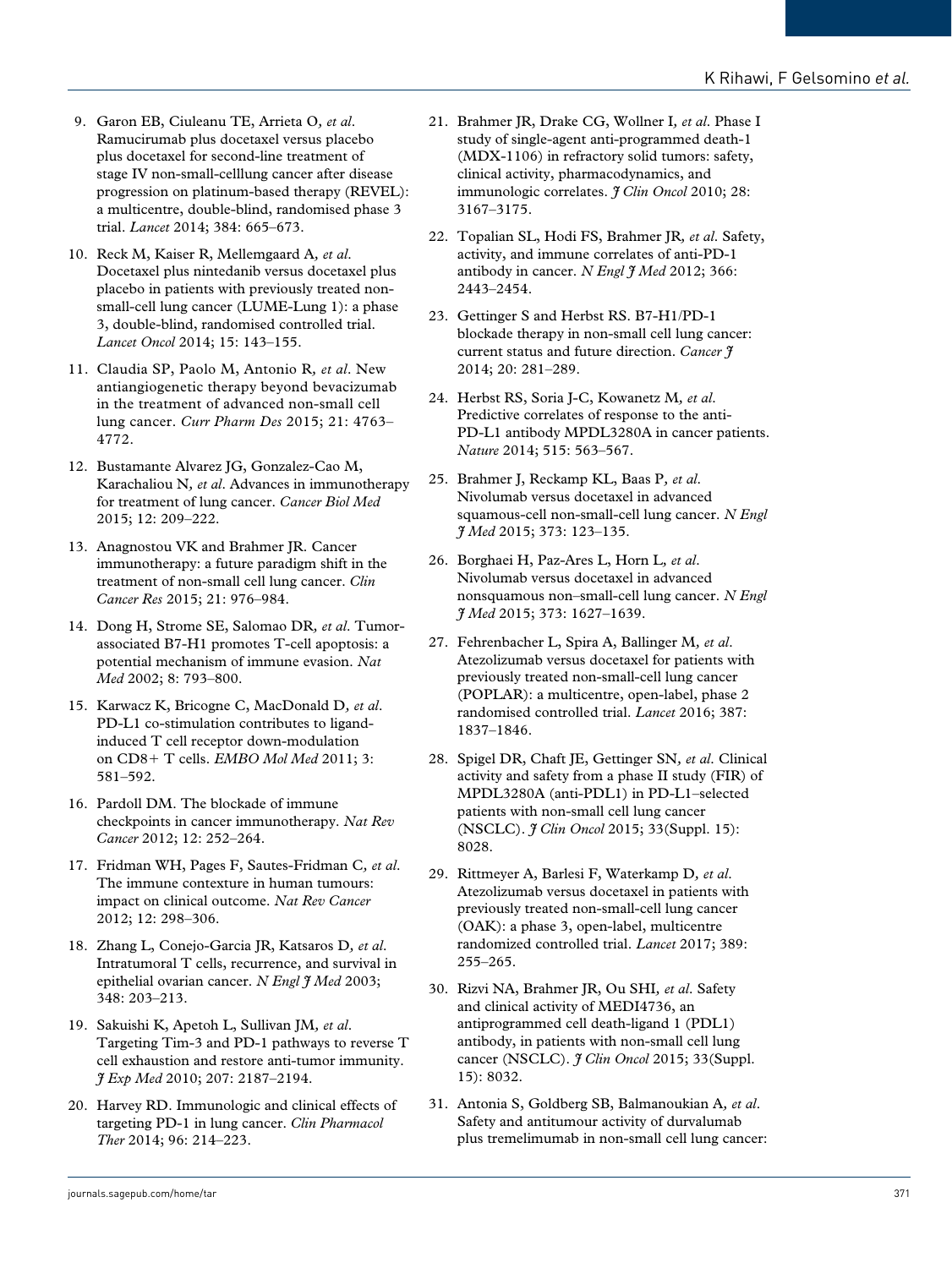a multicentre, phase 1b study. *Lancet Oncol* 2016; 17: 299–308.

- 32. Gulley JL, Spigel D, Kelly K*, et al*. Avelumab (MSB0010718C), an anti-PDL1 antibody, in advanced NSCLC patients: a phase 1b, openlabel expansion trial in patients progressing after platinum-based chemotherapy. *J Clin Oncol* 2015; 33(Suppl. 15): 8034.
- 33. Garon EB, Rizvi NA, Hui R*, et al*. Pembrolizumab for the treatment of non-smallcell lung cancer. *N Engl J Med* 2015; 372: 2018–2028.
- 34. Chatterjee M, Turner DC, Felip E*, et al*. Systematic evaluation of pembrolizumab in patients with advanced non-small-cell lung cancer. *Ann Oncol* 2016; 27: 1291–1298.
- 35. Hui R, Ghandi L, Carcereny Costa E*, et al*. Long-term OS for patients with advanced NSCLC enrolled in the KEYNOTE-001 study of pembrlizumab (pembro). *J Clin Oncol* 2016; 34(Suppl. 15): 9026.
- 36. Herbst RS, Baas P, Kim D-W*, et al*. Pembrolizumab versus docetaxel for previously treated, PD-L1-positive, advanced non-small-cell lung cancer (KEYNOTE-010): a randomised controlled trial. *Lancet* 2016; 387: 1540–1550.
- 37. Garon EB, Herbst RS, Kim D-W*, et al*. Pembrolizumab vs docetaxel for previously treated advanced NSCLC with a PD-L1 tumor proportion score (TPS) 1%-49%: results from KEYNOTE-010. *J Clin Oncol* 2016; 34(Suppl. 15): 9024.
- 38. Gadgeel SM, Stevenson J, Langer CJ*, et al*. Pembrolizumab (pembro) plus chemotherapy as front-line therapy for advanced NSCLC: KEYNOTE-021 cohorts A-C. *J Clin Oncol* 2016; 34(Suppl. 15): 9016.
- 39. Gubens MA, Sequist LV, Stevenson J*, et al*. Phase I/II study of pembrolizumab (pembro) plus ipilimumab (ipi) as second-line therapy for NSCLC: KEYNOTE-021 cohorts D and H. *J Clin Oncol* 2016; 34(Suppl. 15): 9027.
- 40. Reck M, Rodriguez-Abreu D, Robinson AG*, et al*. Pembrolizumab versus chemotherapy for PD-L1-positive non-small-cell lung cancer. *N Engl J Med*. Epub ahead of print 8 October 2016.
- 41. Goldberg SB, Gettinger SN, Mahajan A*, et al*. Pembrolizumab for patients with melanoma or non-small-cell lung cancer and untreated brain metastases: early analysis of a non-randomised, open-label, phase 2 trial. *Lancet Oncol* 2016; 17: 976–983.
- 42. Rahman OA. Correlation between PD-L1 expression and outcome of NSCLC patients treated with anti-PD-1/PD-L1 agents: a metaanalysis. *Crit Rev Onc Hem* 2016; 101: 75–85.
- 43. Carbognin L, Pilotto S, Milella M*, et al*. Differential activity of nivolumab, pembrolizumab and MPDL3280A according to the tumor expression of programmed death-ligand-1 (PD-L1): sensitivity analysis of trials in melanoma, lung and genitourinary cancers. *PLoS One* 2015; 10: e0130142.
- 44. Robert C, Long GV, Brady B*, et al*. Nivolumab in previously untreated melanoma without BRAF mutation. *N Engl J Med* 2015; 372: 320–330.
- 45. Kefford R, Ribas A, Hamid O*, et al*. Clinical efficacy and correlation with tumor PD-L1 expression in patients (pts) with melanoma (MEL) treated with the anti-PD-1 monoclonal antibody MK-3475. *J Clin Oncol* 2014; 32(Suppl. 15): 3005.
- 46. Robert C, Schachter J, Long GV*, et al*. Pembrolizumab versus ipilimumab in advanced melanoma. *N Engl J Med* 2015; 372: 2521– 2532.
- 47. Postow MA, Cardona DM, Taube JM*, et al*. Peripheral and tumor immune correlates in patients with advanced melanoma treated with nivolumab (anti-PD-1, BMS-936558, ONO-4538) monotherapy or in combination with ipilimumab. *J Transl Med* 2014; 12(Suppl. 1): O8.
- 48. Daud A, Ribas A, Robert C*, et al*. Long-term efficacy of pembrolizumab (pembro; MK-3475) in a pooled analysis of 655 patients (pts) with advanced melanoma (MEL) enrolled in KEYNOTE-001. *ASCO Meet Abstr* 2015; 33: 9005.
- 49. Motzer RJ, Rini BI, McDermott DF*, et al*. Nivolumab for metastatic renal cell carcinoma: results of a randomized phase II trial. *J Clin Oncol* 2014; 33: 1430–1437.
- 50. Manson G, Norwood J, Marabelle A*, et al*. Biomarkers associated with checkpoint inhibitors. *Ann Oncol* 2016; 27: 1199–1206.
- 51. Hirsch FR, McElhinny A, Stanforth D*, et al*. PD-L1 immunohistochemistry assays for lung cancer: results from phase 1 of the blueprint PD-L1 IHC assay comparison project. *J Thorac Oncol* 2017; 12: 208–222.
- 52. Gettinger SN, Horn L, Gandhi L*, et al*. Overall survival and long-term safety of nivolumab